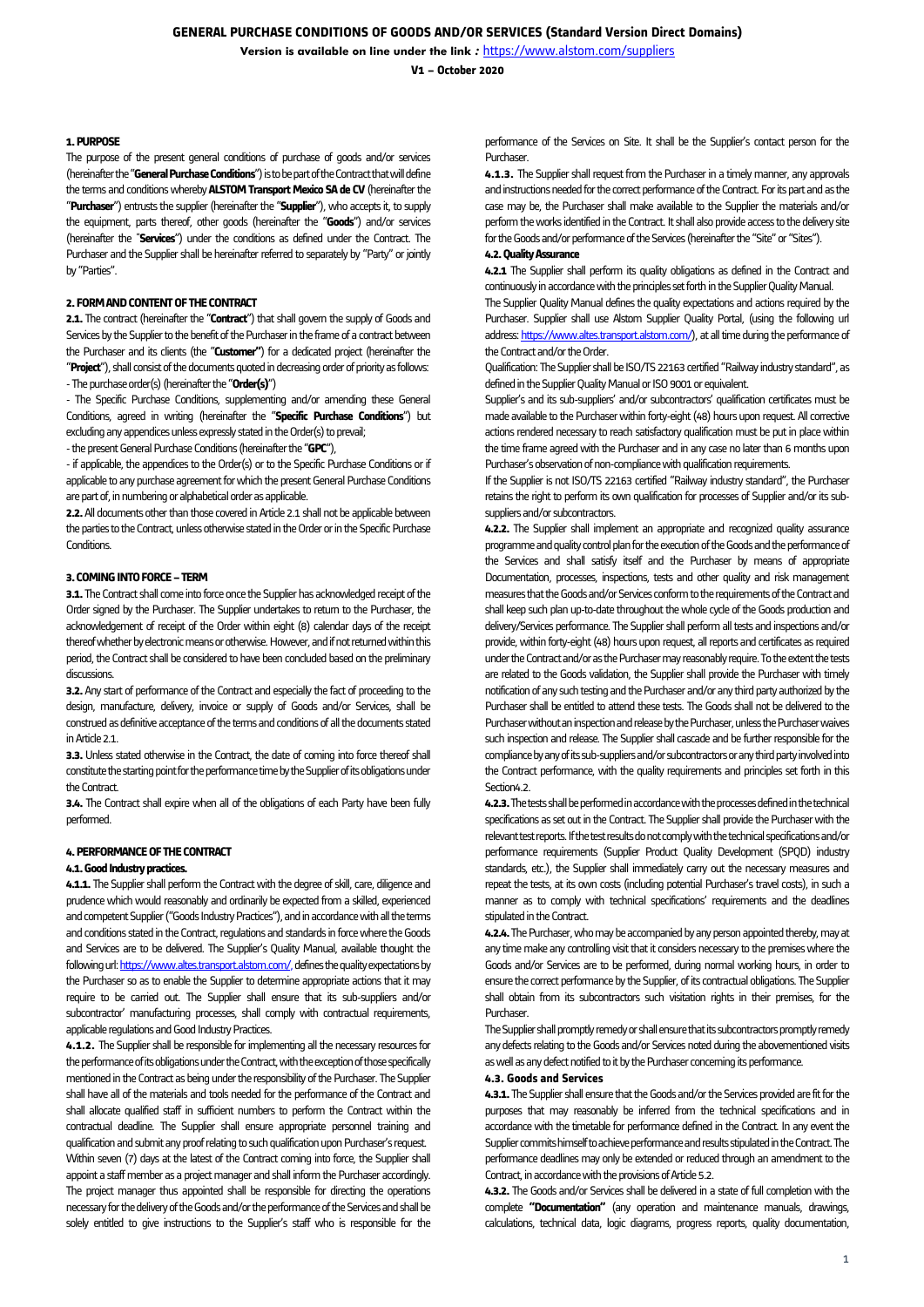**V1 – October 2020**

conformity certificates, test reports, bill of lading, certificates of origin, export control classification list number as per any applicable export regulation - such as the European Council Regulation 428/2009 (as amended) and/or the U.S. Export Administration Regulations ("EAR"), percentage of U.S. origin content, U.S. Export Control Classification Number ("ECCN") or U.S. Munitions List category ("USML") (if applicable) export authorizations and licenses, Harmonized Tariff Code - and any such other documents required under the Contract and/or applicable Laws) associated therewith as well as all instructions, recommendations and other indications necessary in order for them to be used correctly and under the appropriate safety conditions. The Supplier shall also furnish such programme of design, manufacture and delivery as the Purchaser may reasonably require. If so required by the Purchaser, the Supplier shall submit any such Documentation to the Purchaser with sufficient time for review and approval by the Customer, in accordance with the time-lines agreed between the Purchaser and the Customer. Where the Documentation provided by the Supplier is not compliant with Purchaser's contractual requirements, the Supplier must make the necessary modifications, and indemnify the Purchaser for any costs, liabilities or penalties incurred to the Purchaser due to the delays or non-compliance in Documentation delivered by the Supplier and shall not be entitled to an adjustment of the delivery schedule in case of any revision.

**4.3.3.** Goods or Services that do not meet all the requirements set in this Article 4.3 shall be considered as having a Non-Conformity as per Article 10 of these General Conditions and may be recorded as a non-conformity event (NCE) as defined in the Supplier Quality Manual.

A lump sum administrative fee will be applied by the Purchaser for each NCE in amount of nine thousand Mexican pesos (9000 MXN), to be paid in local currency, converted on the payment date. This administrative fee shall not be considered as a penalty and represents a reasonable estimate for the administrative fees required to process the NCE; it is not the sole remedy for the Supplier's default and is without prejudice to any other remedies available to the Purchaser under the Contract or law.

**4.3.4.** The Goods ordered to the Supplier are intended to be integrated in complex structures, such as signalling systems, infrastructures, or vehicles like trains, tramways, or buses ("**Equipment**") realized or built for Projects. The Supplier shall ensure necessary interfaces and interoperability with said Equipment.

**4.3.5.** If the Supplier is not certain that the results of the Services or Goods comply with the requirements defined in this Article 4.3, it shall inform immediately the Purchaser thereof in writing, providing all the needed indications concerning the risks of noncompliance and the measures that the Supplier intends to take in order to remedy the situation. The Purchaser shall notify its acceptance or rejection of the Supplier's proposals as soon as possible and in writing.

**4.3.6.** If the Purchaser assesses on its part that the Supplier is not performing the Services and/or supplying the Goods in accordance with the Contract, it may require the Supplier to indicate to it, in writing, the measures that the Supplier intends to take to remedy the situation. The Purchaser shall notify the Supplier in writing as soon as possible of its acceptance or rejection of the Supplier's proposals.

### **4.4. Records and record audits**

**4.4.1.** The Supplier shall define and implement method enabling him to identify the Goods as well as their status regarding the processes used throughout the Goods production phase and Services performance. The Supplier shall ensure traceability and keep records from the start of manufacturing process till the end of the warranty period as specified under Article 16.2.

**4.4.2.**The Supplier shall keep all Goods related data and Documentation at least for twenty (20) years after the Goods delivery or any such longer time required by applicable law. The Supplier warrants that all records to trace and evidence compliance with the Contract requirements, including EHS requirements, shall at all times be readable and available to the Purchaser and/or the Customer.

**4.5.** By accepting the Contract, the Supplier expressly acknowledges having received communication of all of the documents and information that it needs in order to assess the commitments that it has undertaken pursuant hereto, especially concerning the safety standards in force at the Site and any possible dangers connected with the installations and/or machinery nearby, whether these have been received spontaneously from the Purchaser, or whether it has itself solicited them in application of its obligation as a professional to solicit all of the documents and information necessary for the correct performance of its obligations under the Contract.

No document or information obtained by the Supplier from the Purchaser in connection with the Contract shall in any way release the Supplier from its obligation to review any such document and information and independently verify the same, and furthermore to promptly notify the Purchaser of conflicts with existing data or instructions provided by the Purchaser, and/or obtain any additional information and data from the Purchaser or from other sources, where appropriate, in order to ensure prompt and proper execution of the Goods and/or Services.

Any participation by the Purchaser in planning or designing of the Goods, in the processing of any document, information, data, material and/or software, or any review or approval of any process or data by the Purchaser, will not release the Supplier from its obligation to perform and supply the Goods and/or Services, in accordance with the terms of the **Contract** 

**4.6.** Unless different procedures are specified in the Contract, the Supplier shall send the Purchaser, a weekly activity report tracing the Goods and/or Services performed and any difficulties encountered, which shall include in particular a progress report and any noncompliance datasheets according to a format on which the Purchaser shall have previously agreed in writing.

**4.7. Quality Portal** In order to facilitate collaboration and transparency with its suppliers, the Purchaser has developed a web "Supplier Quality Portal", which is the basic communication tool between Purchaser and each of its suppliers. All the Supplier's Quality data (audits, Projects, serial life performance, Concessions/Waiver) will be communicated by the Purchaser to the Supplierand made available to the latter on the Portal. Any response or communication by the Supplier related thereto shall be made directly through the Portal. **4.8.Localisation and change of manufacturing process** 

**4.8.1.** The Parties shall cooperate to localize all or part of the manufacturing of the Goods and/or performance of any portion of the Services in areas enabling the Supplier to maintain or improve its competitiveness.

**4.8.2.** In case the Purchaser sets special conditions under the Contract, with respect to localization/local content of all or part of the manufacturing of the Goods or performance of all or part of the Services, the Purchaser shall inform, as soon as possible, the Supplier in order to prepare a common proposal to satisfy said requirements. The Supplier shall provide details of prices so that all aspects can be examined by the Purchaser and improved in the interest of both Parties.

**4.8.3.** In case of a modification of the production localization and/or the manufacturing process of the Goods or performance of whole or part of the Services initiated by the Supplier, it shall notify the Purchaser in writing eighteen (18) months prior to the intended modification. No such modification shall be implemented without the prior written authorization from the Purchaser and further re-qualification of the Goods. The Supplier shall keep a clear traceability of the manufacturing process related to the Goods before and after authorized modification.

**4.8.4.** In any event, the Supplier shall ensure that the Quality Cost Delivery Technology (QCDT) requirements shall not be modified without prior Purchaser's consent. **4.8.5.**In the event of:

(i) a modification initiated bythe Supplier as set forth under Article 4.10.3, the Supplier shall bear all associated costs incurred by the Parties and in particular all costs associated with necessary validation, qualification and type tests processes.

(ii) a modification of localization or manufacturing process initiated by the Purchaser, the price of the Goods and/or Services may be adjusted on rates and prices specified in the Contract in order to take into account the change concerning the localization and/or manufacturing process. Should these rates and prices not be applicable, such other rates and prices shall apply as may be fair and reasonable.

#### **5. CHANGES IN CONTRACT**

**5.1** The Purchaser shall have the right at any time to make changes in the design and/or the specifications of any or all of the Products or part thereof, delivery terms, scope or other provisions of the Contract, by means of a written notice to the Supplier. If in the Supplier's reasonable opinion such changes affect the cost or time required for performance of the Goods and Services or any other provision(s) of the Contract, the Supplier shall notify the Purchaser promptly in writing, but in no event later than ten (10) days after the receipt of the Purchaser's notice, including appropriate substantiation regarding the claimed impact of the change. Subject to the Supplier's notification in accordance with the foregoing, if and to the extent that the changes requested by the Purchaser reasonably justify in the circumstances an adjustment of the price, delivery schedule and/or other provision of the Contract, then an equitable adjustment will be made by the Purchaser ("Change Order"). The Purchaser has the right to instruct the Supplier to commence the changes prior to having finalised the adjustment to the Change Order. In the absence of a notification by the Supplier in accordance with this Article 5.1, the Supplier shall be deemed to have waived its rights for an adjustment and shall carry out the change, and the Purchaser shall be entitled to assume that such change will not have any impact on any material term of the Contract, including time schedule, warranties and price.

**5.2** The Supplier shall not make any changes to the Goods and Services or any provision of the Contract without the Purchaser's prior written consent.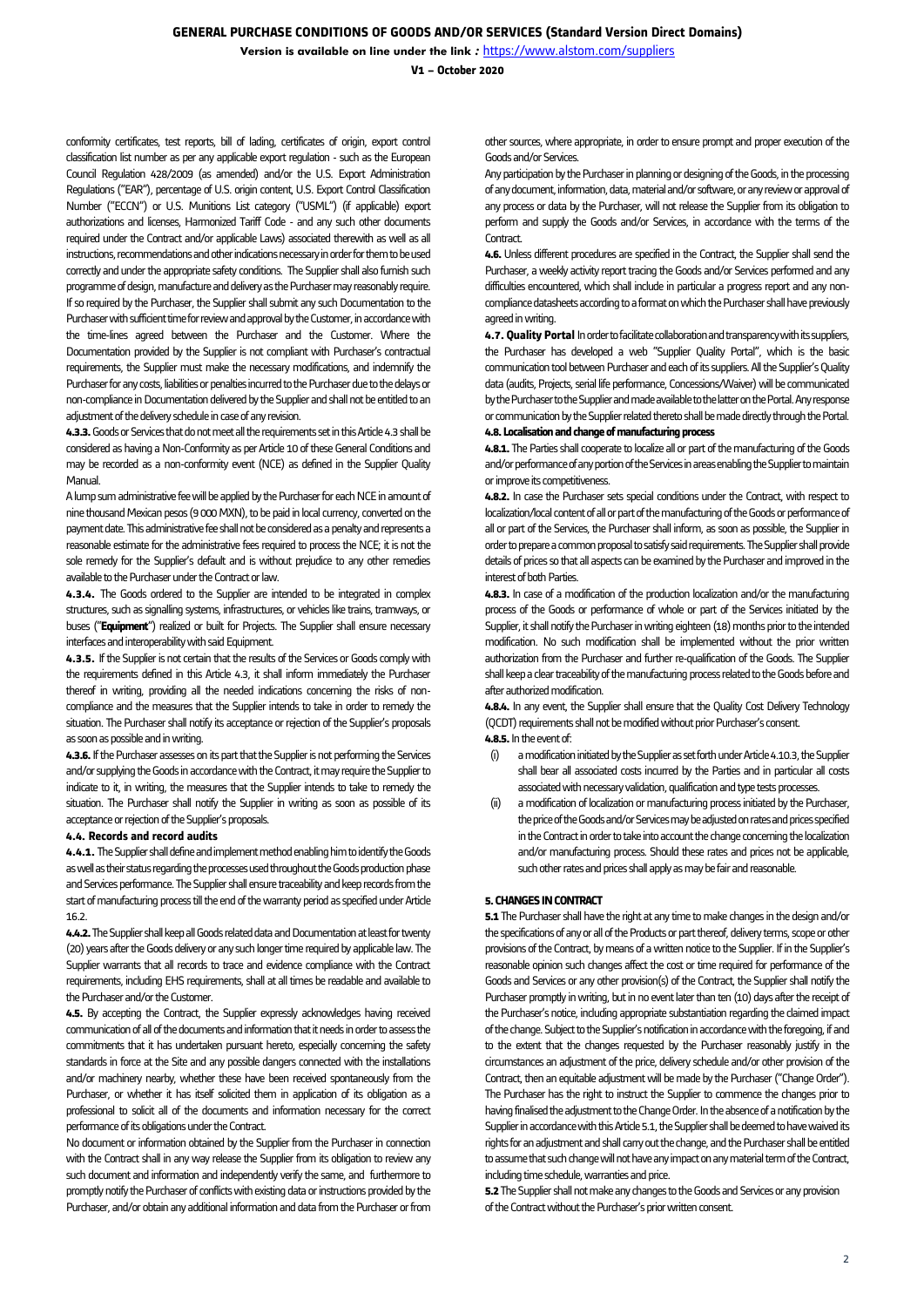**V1 – October 2020**

Once the Supplier's design of the Goods is frozen and final, the Supplier shall not be entitled to make any change to such design thereafter without having obtained prior written agreement by the Purchaser. The Supplier shall indemnify and hold harmless the Purchaser and the Purchaser's Customers from and against any and all claims, liabilities and expenses arising out of or in relation with any change made to the design of such Goods after the design thereof is frozen.

## **6. PURCHASER'S PROPERTY**

**6.1.** Materials such as components, machinery, tools, models, moulds, jigs and fixtures, accessories or others which may be made available to the Supplier by the Purchaser for the purposes of the Contract shall be under the Supplier's responsibility, care and custody; the Supplier shall take out insurance against anydamage that they might suffer and shall clearly mark them and record them as being the property of the Purchaser.

**6.2.** The Supplier agrees to refrain from using such materials other than for the purpose of the Contract; it shall keep them in good working order, except for normal wear and tear.

**6.3.** Any damage or deterioration that such materials may suffer due to improper use or negligence by the Supplier shall be repaired at its cost. Without prejudice to the other rights of the Purchaser, the Supplier shall return such materials upon first request.

**6.4.**Legal ownership in and/or the right to dispose of any such Purchaser items shall under no circumstances pass to the Supplier. Upon the Purchaser's request, and without prejudice to Purchaser's rights under the Contract, the Supplier, without delay, shall allow the Purchaser, and/or any third party mandated by the Purchaser, to enter any premises of the Supplier to repossess any such Purchaser items or any part thereof, including as applicable severing any such Purchaser items or parts thereof from other property.

**6.5.** Ownership of tools manufactured or acquired by the Supplier especially for the purposes of the Contract such as models, moulds, jigs and fixtures, accessories or others, shall be transferred to the Purchaser at the time of their manufacture or acquisition by the Supplier. The Supplier shall return the tools to the Purchaser by the end of the performance of the Contract at the latest.

## **7. DELIVERY - TRANSPORTATION –PACKAGING**

**7.1.** Should there beno special stipulation relating thereto in the Contract, the Supplier shall, in all circumstances, use packaging suitable to the nature of the Goods and that guarantees the safety and integrity thereof until they are delivered.

**7.2.** Where there is no special stipulation in the Contract, (i) deliveries on the premises mentioned in the Contract shall be made "Delivered At Place" ("DAP" according to Incoterms®, ICC 2020) Purchaser's destination set in the Order if the Parties are located in the same continent or geographical area or "Free Carrier" ("FCA" ICC Incoterms® 2020) Port set in the Order if the Parties are located in different continents or geographical areas, any costs to be borne by the Supplier with the Goods packed, marked, loaded, lashed and secured in accordance with the Purchaser's shipping, packing and marking instructions stated in the Contract (notwithstanding the provisions of applicable ICC Incoterms® 2020). The Supplier shall not deliver the Goods without a release by the Purchaser, unless the Purchaser waives such right of release. Should the Supplier proceed with such deliveries without the Purchaser's consent, the Supplier shall reimburse the storage cost incurred by the Purchaser pending full delivery or delivery at the agreed delivery date.

Delivery of the Goods shall not be deemed to have occurred if the Goods are not fully compliant with all the terms and conditions of the Contract, unless the Purchaser expressly agrees otherwise in writing.

**7.3.** Any delivery of Goods shall be accompanied by the Supplier's delivery note, dated, bearing references of the Contract and indicating in particular the details of the Goods delivered, the contents of the parcels therein, their gross and net weight, method of transportation, date of dispatch, as well as the rail wagon number or vehicle registration number if relevant. The Supplier shall send simultaneously, by separate letter, a copy of the document to the Purchaser's department that issued the Order.

**7.4.** The Supplier shall deliver as part of the Goods the Documentation as specified under Article 4.3.2 of theseGPC. Delivery of the Goods and Services shall not be deemed complete until delivery of all required Documentation has occurred in accordance with the Contract. 7.5. Upon receipt of the Goods and/or completion of the Services, the Purchaser may, at its sole discretion, inspect the same or any part thereof at that time or at any time thereafter. If the Contract includes the carrying out of tests on the Goods after its receipt by the Purchaser, then the Goods shall not be deemed complete until such tests have been passed to the satisfaction of the Purchaser.

Any approval of a test by the Purchaser, any Purchaser inspection shall in no event relieve the Supplier from any liability nor imply the Purchaser's acceptance of the Goods and/or Services.

**7.6.** The acceptance shall only be considered as definitive when such tests have demonstrated the compliance of the Goods and/or the result of the Services to the

requirements defined in Article 4.3. The tests report shall include the configuration of the elements being subject of the relevant test.

Where the Contract provides for an acceptance procedure in the presence of both Parties, at the end of such procedure, the Parties shall sign an acceptance certificate if they agree on the compliance of the Goods and/or result of the Services with the terms of the Contract and particularly with the requirements of Article 4.1. Such acceptance certificate shall be produced in two (2) originals.

Signature of the acceptance certificate without any reservations by the Parties shall authorize the Supplier to invoice the Purchaser under the terms of payment due on acceptance date.

The Purchaser may pronounce the acceptance of whole or part of the Goods and/or the result of the Services, subject to reservations for all or part of the Goods and/or the result of the Services in question depending on the circumstances under the sole assessment of the Purchaser and if the non-compliances are revealed to be of an insignificant nature, especially if they do not affect the safety and/or use of the Goods and/or their environment. The Supplier undertakes to remedy any non-compliances revealed in the certificate within the deadline that it is stipulated therein. In such case all or part of payment due upon acceptance date may be withheld by the Purchaser until it has been established by both parties that the Goods and/or Services in question have been made compliant.

**7.7. Concessions (or Waiver)** Should Supplier identify or have good reasons to suspect a Non-Conformity prior to the delivery of the Goods or performance of Services that Supplier considers as minor, the Supplier shall promptly inform the Purchaser thereof and may seek a Concession from Purchaser to deliver the Goods or Services. Any given Concession may only cover a single type of Non-Conformity. Supplier shall, in its Concession request, describe as precisely as feasible the Non-Conformity, its consequences, the corrective or curative measures and the planning for their implementation to be carried out by the Supplier.

Delivery by Supplier of the Non-Conforming Goods and/or Services shall be conditional upon the prior grant of the Concession by Purchaser at its discretion. The grant of a Concession shall be without prejudice to the Purchaser's right to have repaired/replaced the Goods delivered subject to the Concession.

Should Purchaser grant the Concession, it may invoice a lump sum amount of twenty five thousand Mexican pesos(25000MXN) per Concession as an administrative fee, to be paid in local currency, converted on the payment date.

The present clause is further detailed in the Supplier Quality Manual.

### **8. DELAY**

**8.1.** Time is of the essence. Delivery must be done within the time specified in the Contract. The date(s) or deadlines for the performance of the Services and/or delivery of the Goods specified in the Contract are compulsory and shall constitute a substantial condition of the Contract.

**8.2.** If the delivery of the Goods and/or performance of the Services is likely to be delayed, the Supplier shall notify the Purchaser accordingly immediately in writing. The notification shall include the Supplier's proposal for acceleration of the progress to achieve the delivery date(s). Measures for expediting progress shall include the use of additional manpower and material, multiple shift and weekend work, premium means of transport (such as airfreight). The costs of the acceleration measures shall be borne by the Supplier, unless it is established that the Purchaser is responsible for the delay and shall specify in writing the measures it has adopted or proposes in order to minimize the consequences of such delay.

### **9. PENALTIES**

#### **9.1. Penalties for delay**

**9.1**.1 If the Supplier fails to comply with the dates or deadlines for the delivery of the Goods and/or performance of the Services specified in the Contract, except for reasons attributable to the Purchaser, the latter is entitled to apply penalties, without any prior official notification, from the moment any date or deadline has been reached.

**9.1.2**. Unless stipulated otherwise in the Contract, the penalties mentioned here above shall be calculated at the rate of five per cent (5%) of the price of the Goods or Services which delivery or performance is delayed exclusive of Value Added Tax per week's delay, limited to thirty per cent (30%) of the total price of the Contract exclusive of Value Added Tax. Each started week gives rise to the application of penalties for the week in question.

**9.1.3.** It is expressly agreed that the payment of such penalties shall be the subject of an invoice. As soon as they are applicable, the penalties may be applied at any time, at the Purchaser's option.

#### **9.2 Other form of penalties**

Other penalties for performance (noise, weight, reliability, immobilization) or otherwise can be provided in the Contract depending on the nature of the Goods and or Services and Purchaser's customer requirements.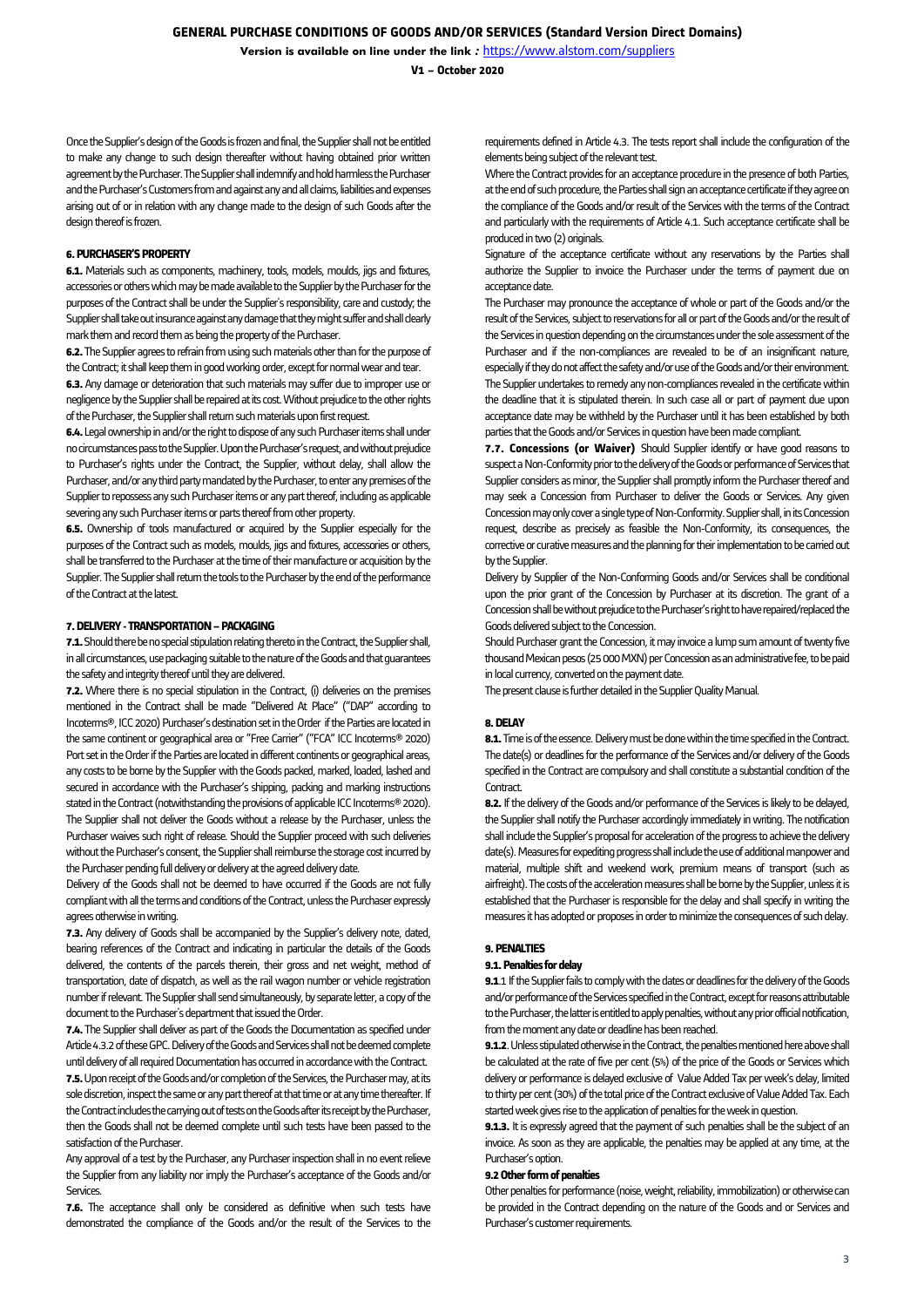**V1 – October 2020**

### **9.3 Terms of application**

These penalties are cumulative and deemed to be incentive and consequently are not exclusive of any remedy the Purchaser is entitled to under the Contract. These penalties do not constitute any waiver by the Purchaser of the right to terminate the Contract and/or to ask a compensation for any loss suffered.

## **10. NON-COMPLIANCE –REJECTION OF DELIVERY**

**10.1**. If, when they arrive at the Purchaser's premises or any other place agreed between the Parties, the Goods and/or the result of the Services are considered as non-compliant with the Purchaser's expectations as described in the Contract, the Purchasermay reject all or part of them. The delivery shall then be considered as not having been made.

**10.2.** In this case, the Purchaser reserves the right (i) to require the Supplier to replace or repair the rejected Goods and/or the result of the Services, within the deadline laid down by the Purchaser, or (ii) to perform itself or have performed the said replacement or repair by a third party of its choice, in accordance with the provisions of Article 10.3, or (iii) to retain the Goods and/or the result of the Services subject to a rebate, or (iv) to terminate the Contract in whole or in part in application of Article 22. In all cases, the totality of the costs and risks shall be borne by the Supplier.

**10.3**. In the case defined in Article 10.2 (ii), the Purchaser may choose to remedy the noncompliances by itself and/or to assign to a third-party company of its choice for the repairing or remedying, at the Supplier's cost and risks, after an official notification to remedy the noncompliance addressed to the Supplier by registered letter with fifteen (15) days' notice has remained unfruitful. The Supplier shall then facilitate the interventions of the Purchaser or third-party company in optimum conditions and particularly to remit to them the tools, drawings, studies and any other documents and associated intellectual property rights necessary for the production of the Goods and/or execution of the Services.

# **11. VALIDATION, INSPECTION HOMOLOGATION TESTS**

# **11.1 First Article Inspection and Type Tests**

The pre-series Goods manufactured and/or assembled in the normal production conditions, i.e. with a stabilized and formalized process, will be subject to a First Article Inspection (FAI) at Supplier's factory with the attendance of Purchaser, and Customer if required.

FAI and type tests processes are defined in the Supplier's Quality Manual and the SPQD Plan part of the Contract.

The authorization to deliver series Goods shall be conditional upon the First Article Inspection validation.

Performance of the FAI and validation thereof shall not relieve Supplier from its obligations under the Contract, in particular, with respect to its obligation to deliver Goods conforming with the contractual requirements.

If, for any reason attributable to Supplier, any trip additional to the initially scheduled trips is required to be made by Purchaser and Customer to attend the FAI or type tests, the additional expenses shall be reimbursed by Supplier.

### **11.2 First Mounting Inspection**

The delivered pre-series Goods shall be subject to FMI tests aimed to define as soon as possible the conception and the procedures in detecting and solving the devising of the Goods and/or parts.

The FMI tests will be made on all types of the Goods by Purchaser at its premises and with the attendance of Supplier if required by Purchaser.

The FMI tests shall be carried out pursuant to the processes defined in the SPQD Plan and the technical specifications as set out in the Contract.

The FMI will relate, but not comprehensively, to static and dynamic tests, integration tests. **11.3Other tests related to the validation of the Goods by Purchaser**

Supplier shall carry out tests regarding the design and performance of the Goods and tests regarding accessibility and maintainability of the Goodsmounted into the Equipmenton the date of the FMI at the earliest and by three (3) months from the FMI date at the latest. The aim of these tests is to demonstrate conformity of the Goods to the maintainability and accessibility requirements set out in the Contract.

### **11.4Homologation and specific tests**

**11.4.1** Homologation and related specific tests on the Goods may be required for the homologation by the Customer of the Goods in its operating conditions. These tests will be carried out in accordance with the technical specifications as set out in the Contract.

**11.4.2** If Purchaser informs Supplier that Customer has set its own homologation and/or specific tests procedures, Supplier shall implement these procedures in respect of the Goods and shall provide assistance to Purchaser for the implementation by Purchaser of said procedures in respect of the Equipment, being understood that Supplier shall provide Purchaser with all Documentation related to the Goods and/or Services required for the homologation of the Equipment.

### **11.5 Technical assistance during the tests**

Purchaser may request Supplier to attend or take part in the First Mounting Inspection and/or test and commissioning of the Equipment, at no additional cost for Purchaser (such cost being included in the Prices).

In addition, Supplier shall provide:

- phone assistance from Monday to Friday, seven consecutive (7) business hours per day, during the period starting from the delivery date of the pre-serie Goods end ending on the commissioning date of the last delivered series equipment;
- -technical assistance within twenty-four (24) hours from the Purchaser's notice, on sites defined by the Purchaser;
- -technical assistance, upon request of the Purchaser, during nights and holidays in order to implement modification or adaptation on the Equipment, parts on Customer's sites.

## **12. TRANSFER OF TITLE–TRANSFER OF RISKS**

### **12.1. Transfer of title**

Title to the Goods and or Services shall pass to the Purchaser free and clear of any liens, claims, encumbrances, interests or other rights as soon as they have been individualized and at the latest upon their actual delivery as specified under the Contract.

If requested by the Purchaser to do so, the Supplier shall promptly execute any document certifying transfer of title. In case of any defect in title or encumbrance or lien upon the Goods, or any part thereof, the Supplier shall promptly indemnify and defend the Purchaser against any and all claims in relation thereto and cause the discharge of any such encumbrance or lien.

### **12.2. Transfer of risk**

The risk of loss of or damage to the Goods and/or Services shall pass from the Supplier to the Purchaser (i) upon the date of their acceptance if this is performed on the Purchaser's premises in accordance with the provisions of Article 11, or if not (ii) upon delivery of the Goods at the named destination pursuant to the Incoterm ICC 2020 as defined in Article 7 above.

## **13 PRICE –PAYMENT**

**13.1.** The prices indicated in the Order shall be firm, definitive and not revisable for the term of the Contract. They shall be stipulated including of all taxes except Value Added Tax.

**13.2.** Unless otherwise stipulated in the Contract, the payment of the amounts due to the Supplier shall be made in Mexican Pesos, as the currency of both the account and of payment.

**13.3.** Unless it has been stipulated otherwise in the Contract, the price shall mean DAP or FCA pursuant to the provisions of Article 7.2 hereinabove.

**13.4.** Invoices shall indicate the complete references of the Contract and shall be issued by the Supplier in accordance with the due dates stipulated in the Contract, subject to the complete performance by the Supplier of its corresponding obligations.

**13.5.** Unless stipulated otherwise in the Contract, the invoices issued by the Supplier shall be paid by the Purchaser within forty-five (45) days end of the month from the date of their issuance.

**13.6**. As long as the Supplier has not fully fulfilled its obligations, the Purchaser is authorized to retain all or part of the corresponding payment of the price.

**13.7.** Under conditions permitted by applicable law, the Purchaser is entitled to deduct from amounts due to the Supplier at any time in consideration of the performance of its obligations, any amount for which the Supplier shall be made liable under the Contract, especially in application of the provisions of Articles 6.3, 9, 10.3 and 16.1.

**13.8.** In case of late payment by the Purchaser, the Supplier may apply penalties. The rate of interest applicable to such penalties shall be restricted to three times the locallegal rate of interest. In addition to this penalty, Supplier will be entitled to obtain from Purchaser a recovery cost for an amount which is fixed by decree.

# **14. CONFIDENTIALITY – CYBERSECURITY AND ACCESS TO THE PURCHASER'S IT SYSTEM**

# **14.1 Confidentiality**

**14.1.1**"Confidential Information" shall mean any information, including, but not limited to, data, business information, technical information, specifications, drawings, sketches, models, records, samples, tools, software and documentation, written, oral or otherwise and designated as being of a confidential nature by the Disclosing Party by an appropriate stamp, legend or marking, or by providing a written notification to that effect, or when they are disclosed orally or more generally in an unwritten manner, by identifying as confidential at the time of disclosure and by reducing it in writing or other tangible form and marking as confidential within one (1) month after disclosure, being agreed that within this period, information disclosed orally or in an unwritten manner shall be deemed to be a Confidential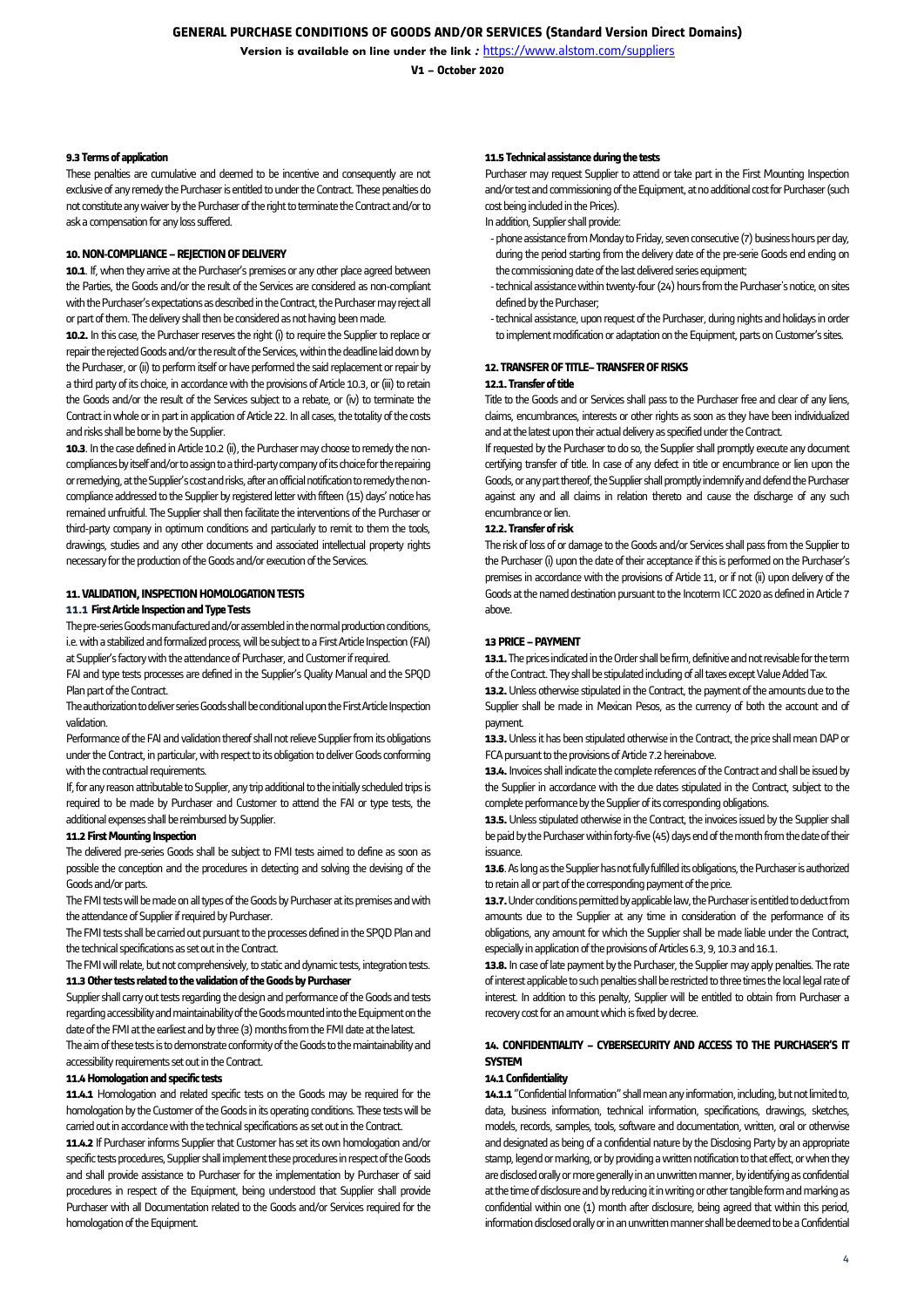**V1 – October 2020**

Information furnished by either Party to the other, in the frame of the Contract. Confidential Information shall remain the disclosing Party's property.

All copies of such Confidential Information in written, graphic or other tangible form shall be returned to the disclosing Party upon request at any time or shall be otherwise disposed of as directed by the supplying Party.

**14.1.2** Each Party shall not at any time divulge, disclose or otherwise furnish to any third party any Confidential Information, except upon priorwritten authorization of the disclosing Party.

**14.1.3** Each Party shall reveal the Confidential Information only to its employees or subcontractors to whom disclosure is necessary for them to perform their duties, pursuant to the Contract. Each Party shall impose the above obligation of confidentiality on its employees and subcontractors.

**14.1.4** The foregoing obligations shall not apply, however, to any part of the Confidential Information which:

-was already obtained in good faith by the recipient Party prior to receipt hereof;

-was already in the public domain or became so through no fault of the recipient Party;

-was acquired by the recipient Party from a third party having the right to convey the Confidential Information to the recipient Party without any obligation of confidentiality not the disclosure the same;

-is independently developed by the recipient Party;

-is approved for release by prior written authorization by the owner of the Confidential Information;

-is obliged to be produced (after notice of the disclosing Party whenever it is possible) under applicable law or regulation including any order of a court jurisdiction or an arbitral award. **14.1.5** Subject to the provision of the above paragraph, these obligations of confidentiality shall survive for a period of five (5) years from the expiration or termination of the Contract. **14.2. Cybersecurity**

**14.2.**1 The Supplier warrants that it is aware of applicable laws, regulations and industry standards relating to computer security, and especially those relating to computer hacking, to unlawful presence in a system, to the deliberate disruption of the system's operation, and to fraudulent use of the data, and undertakes that it will comply with such regulations. The Supplier particularly warrants and represents that he is properly audited and certified using current standards such as but not only ISO/IEC 270.32:2012, ISO/IEC TR 27103:2018, ISO/IEC 27000, ISO/IEC 27001, ISO/IEC 27002, ISO/IEC 27005, IEC 62/444 and all relevant local laws and regulations concerning measures for a high common level of security of network and information systems across the European Union.

**14.2.2** The Supplier undertakes, with respect to all Purchaser's information, materials and data in respect of which the Supplier has custody or control for purposes connected with these GPC, the Contract and/or the Order(s); or which are accessed, transmitted or stored using or on the Supplier's information systems or equipment under these GPC, the Contract and/or the Order(s) ("Purchaser Data") to:

(i) do all things that a reasonable and prudent entity would do to ensure that all Purchaser Data is protected at all times from unauthorised access or use by a third party or misuse, damage or destruction by any person;

(ii) provide protective measures for the Purchaser Data that are no less rigorous than accepted industry standards and commensurate with the consequences and probability of unauthorised access to, or use, misuse or loss of, the Purchaser Data;

(iii) comply with all security regulations or procedures or directions as specified in these GPC, the Contract and/or the Order(s).

**14.2.3**The Supplier undertakes, with respect to all Goods to be delivered and Services to be performed under the Contract to implement a vulnerability management process organising the commitment form the Supplier to inform of the Purchaser of all vulnerability discovered by the Supplier or any third party on the Goods and/or on the Services, during the warranty period as defined under Article 16.2.

**14.2.4** If the Supplier becomes aware of any actual or suspected:

(i) action taken using computer networks that result in an actual or potentially adverse effect on the Supplier's information system and/or Purchaser Data residing on that system ("Cyber Incident"); or

(ii) any other unauthorized access or use by a third party or misuse, damage or destruction by any person ("Other Incident"),

the Supplier shall:

(iii) notify the Purchaser in writing immediately (and no longer than 12 hours after becoming aware of the Cyber Incident or Other Incident); and

(iv) comply with any directions issued by the Purchaser in connection with the Cyber Incident or Other Incident, including in relation to:

a) notifying the relevant body, as required by the Purchaser;

b) obtaining evidence about how, when and by whom the Supplier's information system and/or the Purchaser Data has or may have been compromised, providing it to the

Purchaser on request, and preserving and protecting that evidence for a period of up to twelve (12) months;

c) implementing any mitigation strategies to reduce the impact of the Cyber Incident or Other Incident or the likelihood or impact of any future similar incident; and

d) preserving and protecting Purchaser Data (including as necessary reverting to any backup or alternative site or taking other action to recover Purchaser Data). **14.2.5** The Supplier shall ensure that:

all subcontracts and other supply chain arrangements, which may allow or cause access to Purchaser Data, contain no provisions that are inconsistent with this Article 14.2; and

All employees, affiliates, contractors, sub-suppliers, vendors, sub-contractors, internet service provider; cloud service providers and all providers of the Supplier in relation with the scope of this Article 14.2 who have access to Purchaser Data comply with the provisions of this Article.

**14.2.6** Upon prior written request by the Purchaser, the Supplier undertakes to make available to the Purchaser all information and all assistance necessary to demonstrate compliance with the obligations laid down in this Article 14.2 and allow for and contribute to audits, including on-site inspections of the Supplier premises or of those of all its subcontractors or suppliers/providers, conducted by the Purchaser or a third party appointed by the Purchaser. It is noted that on-site inspections shall be limited to one (1) per year, and the Purchaser shall give notice to the Supplier of at least thirty (30) days prior to the beginning of any on-site inspection. Prior written notice of audit may not be given in case the audit is initiated by relevant authorities or in case occurred a Cyber Incident or another Incident.

### **14.3 Access to the Purchaser's IT system**

For any access to the Purchaser's information system, and when authorized under the Contract, the Supplier shall comply (and shall procure its personnel to comply) with all the security conditions specific to the performance of the Contract, if applicable, , such as the current conditions of access to the Site concerned and to the Purchaser's IT system, which have been communicated in writing prior to any intervention.

The Supplier is authorized by the Purchaser to access the Purchaser's IT system only to the strict extent necessary to perform the Contract.

The Supplier shall not use software or accesses means other than the ones provided and duly authorized by the Purchaser. The Supplier shall take all the necessary precautions so as to avoid the introduction of any malware or unsecure code into the software, updates, systems supplied to the Purchaser and shall adopt the appropriate measures if the existence of such a threat is demonstrated.

# **15. INTELLECTUAL PROPERTY**

### **15.1. Background**

**15.1.1** "Background" shall mean any information, documentation, designs, technical drawings, software (system and application software), algorithms, elaborated design data, technical or industrial data, tools, knowledge, know-how, trade secrets, equipment and services process, methodology, and any intellectual property therein, regardless of their support and whether or not protected by an intellectual property right, developed, created or acquired by one Party independently of the execution of the Contract. The Background shall remain at all times the property of the said Party and its affiliate(s).

**15.1.2** The Purchaser hereby grants a non-exclusive, non-assignable license, which is revocable at any time upon prior information of the Supplier, to Supplier to use any Background including drawings, specifications and other data provided or paid for by the Purchaser hereunder, for the sole purpose of performing the Contract.

**15.1.3** The Supplier grants to the Purchaser: 1) a fully paid-up, non-transferable, nonexclusive and worldwide license to use the Supplier's Background necessary to implement this Contract, including testing of Goods and/or Services; 2) a fully paid up, non-exclusive, worldwide, transferable license to use the Background necessary to use, manufacture, or have manufactured, commercialize, sell and maintain or have maintained Goods and/or Services.

### **15.2. Results**

**15.2.1**"Results" shall mean any information, documentation, designs, technical drawings, software (system and application software), algorithms, elaborated design data, technical or industrial data, tools, knowledge, know-how, trade secrets, equipment and services process, methodology, and any intellectual property therein, regardless of their support and whether or not protected by an intellectual property right, developed, created or acquired by one Party during the execution of the Contract. The Results shall become the exclusive property of Purchaser as and when they are created or developed.

**15.2.2** The Supplier assigns to the Purchaser, on an exclusive basis, all intellectual property rights related to the Results, for the entire world and the entire term of protection of the Results provided for in relevant present and future national or international conventions or treaties applicable to intellectual property.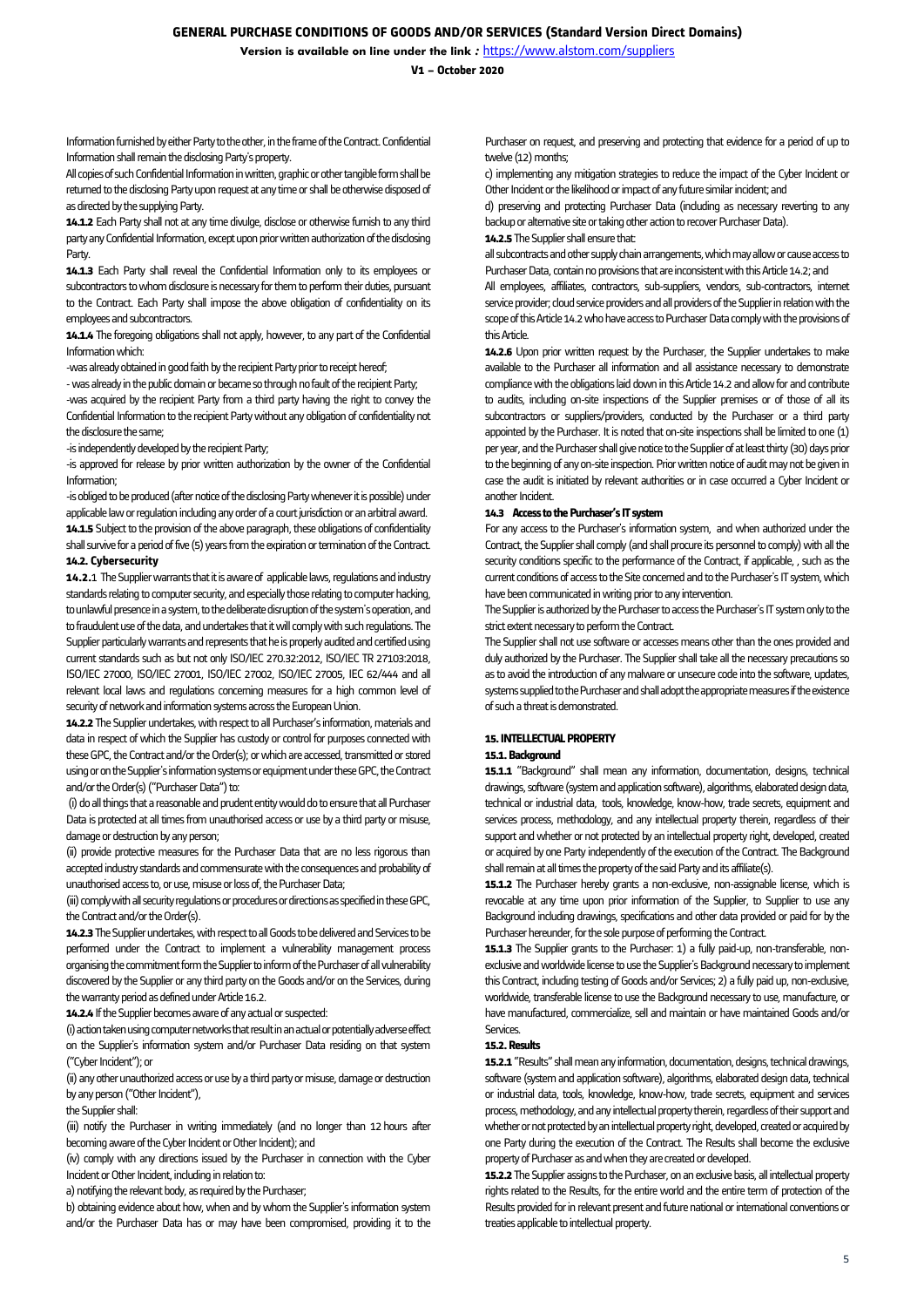# **GENERAL PURCHASE CONDITIONS OF GOODS AND/OR SERVICES (Standard Version Direct Domains)**

**Version is available on line under the link** *:* <https://www.alstom.com/suppliers>

**V1 – October 2020**

**15.2.3** The Supplier agrees that the price stated in the Contract include the assignment of the ownership on all the Intellectual Property Rights on the Results and of the relevant licenses on the intellectual property rights on the Background as provided above.

**15.2.4** More specifically, with respect to copyright associated with Results, the Supplier assigns to the Purchaser on an exclusive and worldwide basis, for the legal term thereof, all of the representation and reproduction rights, for any purposes and for all uses, direct or indirect. These rights shall notably include to the fullest extent: (a) the irrevocable right to reproduce, by any means, on any media (newspapers, internet, and digital media, etc.) (b) the right of identification and marking by any means, (c) the representation right by any means, (d) the right to correct, adapt, upgrade, enhance, modify, to augment or to create derivative works, (e) the right to publish and commercially exploit. The rights thus assigned shall apply to any applications and may be assigned by the Purchaser to any third party of its choice.

**15.2.5** The Purchaser shall be solely entitled to decide to protect the Results, in whole or in part, in its own name or that of any ALSTOM Group Company, without any consideration or compensation of any nature whatsoever being due to the Supplier in addition to the price stipulated in the Contract for the Goods and/or Services in question.

**15.2.6** The Supplier specifically undertakes, on its own behalf or any of those involved for its part, such as, without this list being exhaustive, employees, representatives, agents, serviceproviders or sub-contractors, to perform all of the necessary formalities, where applicable, to cause the provisions of the present Article 15 to become effective.

**15.2.7** For the sake of clarity, the expiration or termination of the Contract shall not affect the assignment of intellectual property rights on the existing Results at the time of expiration or termination.

**15.2.8** Except for any commercial advertising purpose, each Party gives the other the authorisation to mention their respective names and logo(s) for communication purpose only about their business relationship existence considering the applicable branding. This reciprocal authorization includes the right to:

Reproduce or represent or allow third parties to reproduce or represent the names and/or the logo(s) on any media including but not limited to paper, numerical support, Internet. For any other communication use, the Supplier's publications are subject to a prior written validation issued by the Purchaser's Brand Communication department. This request must be sent by mail to the Purchaser.

If either Party determines that a use by the other Party is not compliant, the Party publishing the offending medium undertakes to immediately withdraw it at the express request of the other Party.

#### **15.3 Infringement**

**15.3.1** The Supplier represents and warrants that the Goods and/or Services, and any material, design or any other works or information provided by or on behalf of Supplier in the frame of this Contract, including the use thereof, do not infringe any intellectual property right of a third party, and Supplier will defend, indemnify and hold harmless Purchaser, its Affiliates and Customers from and against all claims and liabilities based on alleged or actual infringement thereof.

**15.3.2.**The Supplier shall protect, defend, indemnify and hold the Purchaser harmless from and against any and all losses, costs, liabilities, claims, damages and expenses of every kind and nature, as incurred, resulting from or relating to or arising out of any claim, legal action or administrative proceedings, which may be brought by a third party against the Purchaser, on the basis of an infringement of patent, design, trademark, copyright or any other existing intellectual property right pertaining to the Goods and/or Services.

**15.3.3.** Should a claim or an action be brought against the Purchaser in the abovementioned event, the Purchaser shall notify the Supplier accordingly, and said Supplier shall conduct these proceedings or respond to the claim at its own expense. The Purchaser shall, upon the Supplier's request and at the latter's own expense, provide the necessary reasonable assistance.

**15.3.4.** Should an intellectual property right is constituting an infringement and be upheld by the courts, the Supplier shall, upon the Purchaser's request, modify or replace at its own expense the infringing item, provided that such amendment or replacement shall not affect the purpose, value, use or performance of the Goods and/or Services.

#### **15.4 Third Party Rights**

If either Party needs to use any element protected by an intellectual property right owned by a third party to implement its obligations under the Contract, this Party shall inform the other Party of the purpose and the extent of the third party rights and shall remain responsible vis-à-vis this third party. It will make sure using such element does not limit neither the rights assigned or licensed to the other Party by the Contract.

#### **15.5 Escrow**

**15.5.1**Supplier shall deposit, at its own costs and within a maximum of sixty (60) days after the signature by the Parties of the Contract, the software source codes, including all the necessary files for the recompilation of the source codes, their protection, their program tools

and the documentation related to such source codes, all documentation relating to assistance, maintenance, correction and evolution of the software, as well as all the necessary documents for the manufacturing, repair and the maintenance of all Goods, in their latest version (hereafter the "Deposit Materials").

**15.5.2**If a template escrow agreement is part of the annexes attached to the Contract, such document shall apply to any deposit and agreement between the Supplier, Purchaser, escrow agent and, if necessary, the Customer.

**15.5.3** Supplier shall deposit a copy of any release, update or new version of the Deposit Materials to the escrow agent within sixty (60) days from the issuance of such release, update or new version, during the whole term of the Contract. At the time of each deposit or update, Supplier shall provide the escrow agent with an accurate and complete description of the Deposit Materials.

**15.5.4**Upon written request of Purchaser to the escrow agent, the Deposit Materials shall be released to Purchaser if any of the following events occurs:

-Supplier becomes bankrupt, or insolvent or any step is taken for the Supplier's winding up or dissolution or any similar or analogous proceedings or event occurs, or

-Supplier ceases temporarily or definitely the manufacture and sale of the Goods without being able to provide to Purchaser an alternative source of supply offering at least the same specifications, or

- Supplier is in material breach with any of its obligations pursuant to the Contract. Supplier will be deemed in material breach if it has not remedied a breach within twenty (20) business days after receiving a written notice from the Purchaser. A copy of this written notice shall be sent for information by Purchaser to the escrow agent, or

-Supplier becomes controlled by a third party which is a direct competitor of Purchaser and which in the reasonable opinion of Purchaser may adversely affect its interests, or

- Supplier assigns its intellectual property rights in the Deposit Materials to a third party ("Assignee") and the Assignee fails, within twenty (20) business days of all Parties knowledge of such assignment, to continue escrow protection for the benefit of Purchaser by failing to enter into either:

- -a novation agreement with the escrow agent for the assumption of Supplier's rights and obligations under the Contract by the Assignee, or
- a new escrow agreement for the Deposit Materials, which offers Purchaser substantially similar protection to that provided by the Contract,
- Supplier or, where relevant, its agent, or affiliated companies, ceases to perform its obligations in connection with the Deposit Materials and has failed to remedy such default notified by the Purchaser to the Supplier within a reasonable period.

**15.5.5** Following such request, Purchaser shall be entitled to use and exploit the Deposit Materials for the purpose of understanding, maintaining, using, modifying and correcting the Deposit Materials in order to carry out its own developments, to manufacture or to have manufactured the Goods, to perform the assistance services and maintenance services in the frame of the Projects and for which a Contract has been entered into by the Parties.

Following the right of access and the right of use of the Deposit Materials granted to Purchaser, the latter undertakes to limit within its reasonable needs the duration anduse of the Deposit Materials.

Such rights of access and use shall not include a transfer to Purchaser of the intellectual property rights of the Deposit Materials.

#### **16.WARRANTY**

#### **16.1. General Provisions**

In addition and without prejudice to all other warranties provided by the Supplier under the Contract or at law, the Supplier warrants that (a) the Goods and/or Services will be new, of good and satisfactory quality and fit for the purposes for which they are intended, in strict conformity with all requirements of the Contract and legislation in force and free from any defect or lack of conformity in design (except to the extent the design is provided to the Supplier by the Purchaser and for which the Supplier disclaimed liability in writing), workmanship and material and (b) the Purchaser shall enjoy absolute and unencumbered title to the Goods and/or Services and any related materials.

The Supplier's warranty does not include defects resulting from normal wear and tear on the Goods, usage not compliant with the associated documentation or negligence demonstrated by the Supplier attributable to the Purchaser and/or its staff.

# **16.2. Warranty period and related obligations**

Unless the Contract provides otherwise, the contractual term of the warranty shall be twenty-four (24) months from the date on which the Purchaser's system, or set or product which incorporate the Goods and/or results of Services is put into commercial service, and thirty-six (36) months as a maximum from the delivery of the Goods and/or Services pursuant to the applicable Incoterms®. During the warranty period, the Supplier shall implement all necessary actions to mitigate the consequences of any non-conformity notified to it by the Purchaser, at the Supplier's expense and within a period not exceeding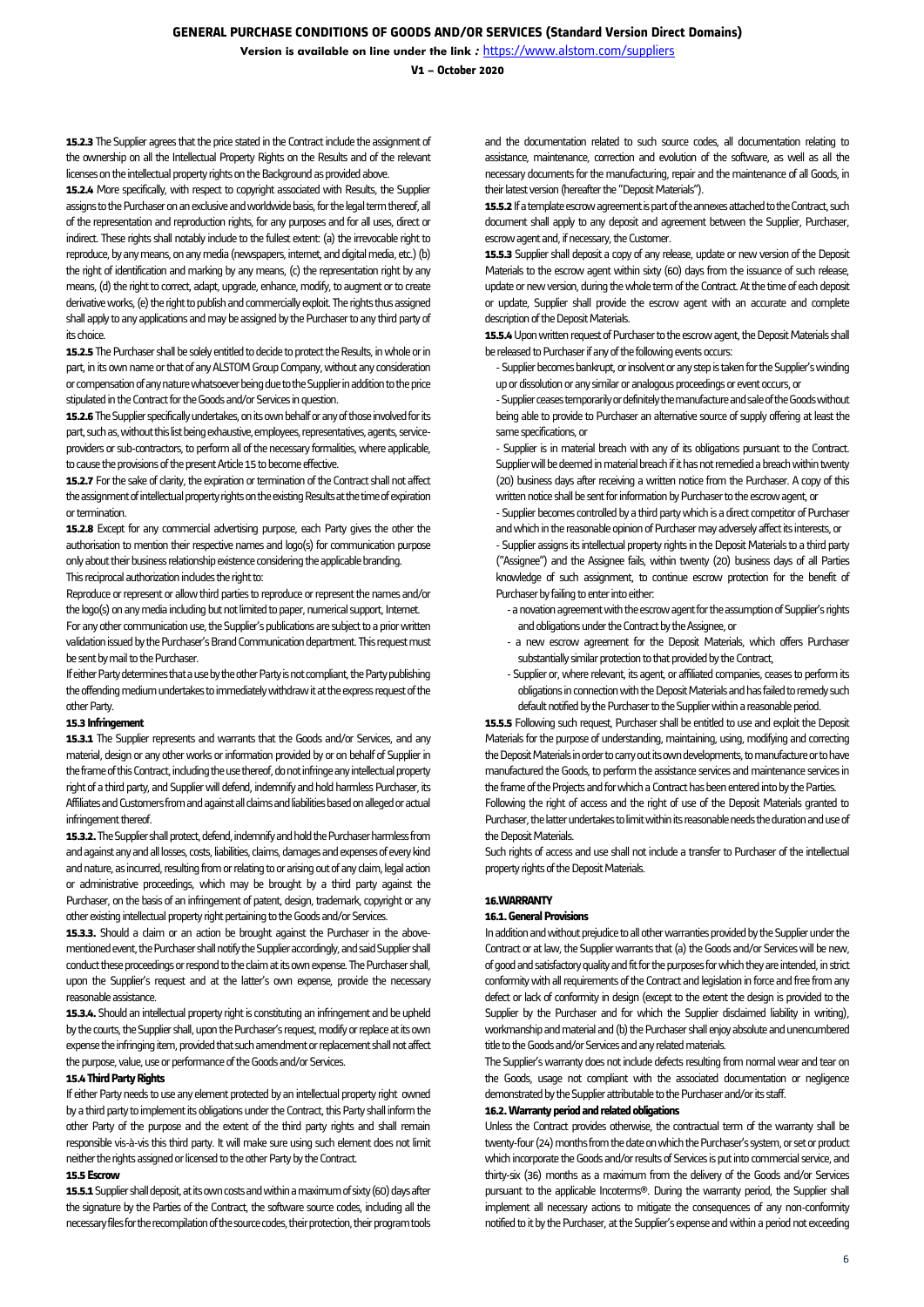**V1 – October 2020**

two (2) business days as from the written notification sent by the Purchaser. To this end, it shall apply the most appropriate solution after the Purchaser has consented thereto. The Supplier shall remedy the non-conformity, at its expense, within the timeframe set by the Purchaser. The Supplier shall also cover the costs relating to the logistics, disassembly and installation of the Goods on the Customer's equipment, depending on the case. Any replacement or repair, even partial, of/to a Goods affected by a defect shall give rise to the application of a new warranty period covering the Goods concerned for a period of twentyfour (24) months from the date of the repair or replacement.

**16.3.** Any and all costs relating to the implementation of the warranty obligations of the Supplier as well as those relating to the corrective and remedial actions taken by the Purchaser in relation to the defect shall be borne by the Supplier. Said costs shall include, without limitation, logistics costs as well as the costs relating to the removal and mounting of the Goods on the Customer's equipment, as applicable.

### **16.4. Epidemic defects**

For the purpose of this Article, "**Epidemic Defect"** shall mean the same defect affecting at least five (5%) per cent of the Goods or a same defect affecting at least three (3 %) per cent of circuit boards, components or electronic sub-assemblies delivered by the Supplier to the Purchaser under the Contract, measured over a continuous period of twelve (12) consecutive months starting from delivery of the first Goods until three (3) years after the date of the delivery of the last Goods in the frame of the same project. If an Epidemic Defect affects the same part or the same Goods in one or more Orders, the Supplier shall repair, replace or redesign all of the identical parts or the same Goods, which is the subject of said Order(s). The Supplier shall also bear the costs of the logistics, dismounting and mounting of the parts or the Goods. In the event of a repair of an Epidemic Defect, the warranty period covering the relevant part or Goods shall be extended for a period of twenty-four (24) months from the date of commissioning of the repaired part or Goods. Throughout the duration of the warranty period for Epidemic Defect, the Supplier shall provide an analysis and action plan to correct any Epidemic Defect as notified by the Purchaser within a maximum period of five (5) business days from said notification. This action plan shall be implemented within a reasonable period, to be mutually agreed upon by the Parties having regard to the nature of the Epidemic Defect.

### **16.5. Reliability**

Reliability targets (Mean Time Between Failures (MTBF)) are defined in the technical specifications as set out in the Contract. Notwithstanding any possible application of penalties relating to reliability defined in the Contract, Goods shall remain covered by the warranty defined in this Article 16 as long as the reliability commitments have not been reached.

### **16.6. Consignment stock**

**16.6.1. Principle.** In the frame of the Contract, the Supplier shall provide the Purchaser, without any additional cost, with a stock of consignment spares (hereinafter "**Consignment Stock**"), enabling the Supplier to facilitate the implementation of its obligations regarding warranty as defined in this Article 16. The content (choice of parts and their number) of which shall guarantee reliable maintenance of the Equipment sold to the Customer and be compatible with the operation requirements and Customer requirements for availability. The Consignment Stock shall not be used to cure Epidemic Defects or Defects which are

not covered by warranty as defined in this Article 16.

The ownership of the content of the Consignment Stock shall remain to the Supplier. In the case the Purchaser uses the Consignment Stock for other purposes, the Purchaser shall place an Order within a reasonable delay to replace the used parts.

In such case, if the parts are used to cure a Defect within the scope of the Warranty as defined in this Article 16, ownership of the said Parts shall pass, without extra costs, to the Purchaser.

**16.6.2. Management of consignment stock.**The exact content of this Consignment Stock as well as the packing conditions of the consigned equipment and/or parts shall be defined at the latest one (1) month prior to the first delivery, as provided under the Contract. The content shall be updated with regard to reference number and quantity by the Supplier to enable the after-sales service of the Purchaser and/or Supplier to start repairs within less than four (4) working hours from the notification from the Purchaser, throughout the warranty period as defined at this Article 16.

The Supplier shall define the content of a Consignment Stock in the frame of the Contract, based on its reliability analysis and number of maintenance sites and communicate it to the Purchaser.

The parts and/or equipment contained in the Consignment Stock shall be identical with the parts and/or series of the delivered Goods in the frame of the Project. The Supplier shall update the content of the Consignment Stock in case of evolution of the series Goods.

The parts of the Consignment Stock shall be delivered at the latest upon the delivery of the Goods as provided under the Contract.

The parts of the Consignment Stock shall be delivered with a packaging enabling handling, storage and guaranteeing the integrity and use of parts and/or Goods during the warranty period defined in this Article 16.

The Consignment Stock shall be under the responsibility to keep and manage entrance and exit of the Purchaser or the Supplier if the Supplier is on the site.

The Consignment Stock shall either be stored in the premises of the Supplier or of the Purchaser or made available to the Customer at the option of the Purchaser.

Upon expiry of the warranty period defined in this Article 16, the Purchaser shall negotiate with the Customer that the latter acquire the remainder of the Consignment Stock. Should the Customer refuse to do so, the remainder shall be returned to the Supplier at its own costs.

# **17 –TRAIN LIFE SERVICES**

### **17.1 Long-term supply**

**17.1.1** Supplier shall supply Goods corresponding exactly to the technical specifications as set out in the Contract, for a period of thirty (30) years unless otherwise agreed in the Contract, as from the delivery date of the last series equipment of the last order linked to a same Project.

**17.1.2**If at any time during this thirty (30)-year period, Supplier fails to meet this obligation: -it shall inform Purchaser in writing as soon as it knows its failure; and

- give to Purchaser the possibility of purchasing a stock of Goods to satisfy Purchaser's requirements for the period during which Supplier cannot meet its obligation; and
- provide to Purchaser, all the drawings, specifications, specific tools, documents and information regardless of their support, to enable Purchaser to find alternative source of supply.

**17.1.3** Should Supplier decide to cease manufacture and sale of any of the Goods, it shall so inform Purchaser in writing twelve at least (12) months prior to any such cessation.

In this case, Supplier shall give to Purchaser the possibility of purchasing a stock of Goods. In addition, Supplier shall provide to Purchaser, all the drawings, specifications, specific tools, documents and information for manufacture, sale, repair and maintenance of such Goods in order to enable the Purchaser to continue performance of the contract entered intoby Purchaser and Customer for a Project.

### **17.2Obsolescence**

A Goods is considered as obsolete when it is no longer possible to order identical or functionally equivalent and compatible spares.

Supplier's obligation in terms of obsolescence management are defined in the Contract. **17.3 Life cycle cost**

For each item of Goods, Supplier shall provide a document called "Life Cycle Cost" (hereinafter "**LCC**") at the latest on the date of the Contract entering into force. This document shall specify all costs related to maintenance operations and shall be registered in the data base selected by Purchaser. It shall form part of the contractual documents of the Contract.

Supplier shall, in the LCC, make a commitment on the following parameters, which shall be defined in the Contract:

- corrective maintenance: Reliability rate (medium kilometer between each failure or MKBF);
- -Medium Time To Repair the Equipment (MTTR) and raw medium cost (price of each part multiplied by its own reliability rate) or a fixed repair price;
- -preventive maintenance: medium cost per kilometer on 2 years,5 years and 10 years;
- costs of main maintenance operations and recommended frequency for those main maintenance operations.

A LCC review shall be made by the Parties two (2) years after the commissioning by the Customer and before the end of warranty period defined in Article 16 ("Warranty") herebove, and then every two (2) years to assess the consumption, the frequency of spare parts changes, the unit price and mounting and dismounting time.

If pursuant to these reviews it appears that actual maintenance cost on the elapsed years is for the same period greater than the LCC initially submitted, Supplier shall:

- analyze the causes of this gap;
- implement an action plan to remedy this gap;
- bear costs related to this action plan if the gap is attributable to Supplier.

The price for the parts and spare parts specified in the LCC shall be a maximum price for those parts in the after-series phase.

#### **17.4End of life**

Supplier shall provide, at the latest at the date of the FAI, unless otherwise required by Purchaser, a document describing different recycling or disposal processes of the Goods, their components and "end of life" subassemblies. Such document shall comply with Customer's country regulations, on the delivery date of the Goods.

**17.5 Integrated Logistic Support activities**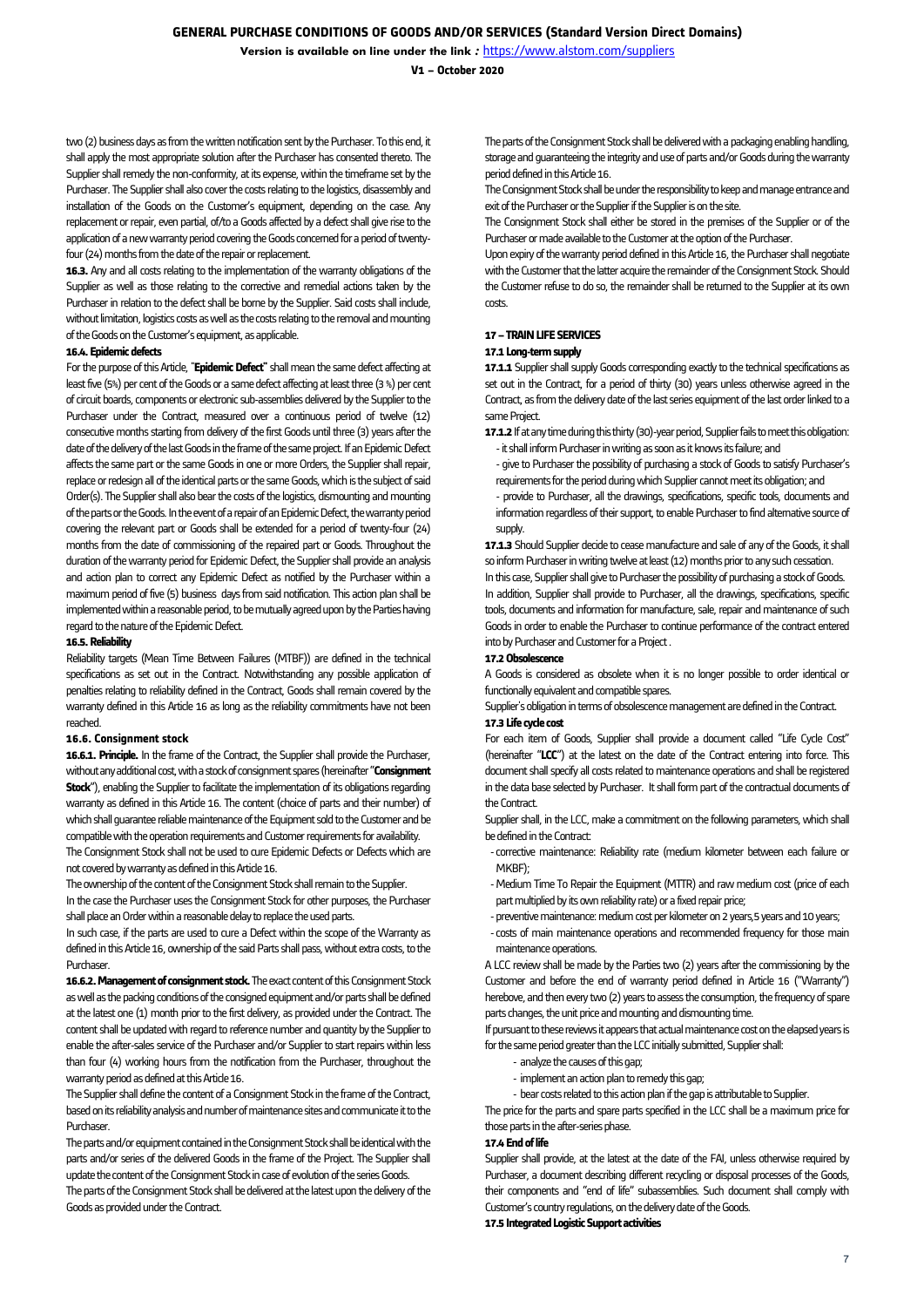**V1 – October 2020**

With regards to integrated logistic support, Supplier shall deliver studies made during the design phase ("**Studies**") as well as the Documentation detailed in the Contracthereof and, in particular, the following:

- -System / Equipment Logistic Breakdown Structure at LRU & SRU levels
- -General LCC commitment on all activities of preventive & corrective maintenance
- Preventive & corrective maintenance documentation (technical level 1 to 4).
- -Spare parts(initial batch, capital spares, spare parts) & consumables list
- -Tools and test equipment list
- -Obsolescence Management Plan
- -Maintenance Training Plan
- -End Of Life Management Procedure

The Documentation shall be delivered in a format requested and based on a template provided by Purchaser.

The Studies and Documentation shall be updated and provided by Supplier per Contract and/or Order.

### **17.6 Consumables**

During the design phase, Purchaser may participate in the selection of suppliers of consumables of the Supplier. In such case, the choice regarding the final selection of the said suppliers shall be mutually agreed between the Parties. Two suppliers shall be identified and selected for each type of consumables.

### **18. LIABILITY**

If a failure, resulting from an action or omission of one of the Parties, its agents or representatives or sub-contractors, to perform one or more of its obligation under the Contract gives rise to damages or a loss to the other Party, such damages or losses shall be recoverable from the defaulting Party.

Notwithstanding the foregoing, neither Party shall be liable to the other for any indirect damages.

### **19. INSURANCE**

The Supplier shall obtain and keep in full force and effect, with a solid insurance company, during the term of the Contract and for at least five (5) years thereafter, the necessary insurance policies to cover the risks and liabilities to which it is subject, pursuant to both the applicable law and regulation and its contractual commitments.

In particular:

- it shall include a "public and product liability" insurance policy for an amount sufficient to cover the financial consequences of any bodily, material or immaterial damages.
- if the Contract is concluded for design services only, the Supplier shall take out a "professional liability" insurance policy.

Prior to the Contract, the Supplier shall produce tip-to-date insurance certificates, issued by its insurance company, indicating the reference number and the effective date of the insurance policy, the cover provided, the amounts and deductibles, sub-limits, activities, nature of the work or assignments covered. The Supplier shall also provide the evidence that it is up to date with payment of the premiums.

In case of a multi-year insurance policy, the Supplier shall produce the above-mentioned certificate(s) every year on the renewal date of its insurance policy.

The provision of proof of the required insurance does not in any way restrict or limit the liability of the Supplier towards the Purchaser as may be outlined in the liability provision of the Contract.

The Supplier shall in particular be insured, if applicable, against:

- damage to the Supplies located in the factory or in any other location of the storage, assembly and/or test location, naming the Purchaser as additional Insured during performance of the Contract,
- damage to Goods covered by the Contract being transported from the loading of the Goods until their final destination, including during temporary storage, up to 110% of its replacement value,
- damage needed to be covered by an insurance such as:
	- ten years guarantee, damage caused by its vehicles or those rented that it uses to perform the Contract (on public roads or on private property), in accordance with current legal clauses;
	- damage suffered by its personnel.

It shall also take out, as required, the insurance necessary to cover damage caused by its construction machinery or rented, fixed or mobile machinery that it is using to perform the **Contract** 

The Supplier shall impose equivalent obligations to its subsidiaries, parent or related companies, partners, assignees or subcontractors,

Furthermore, the Supplier and its subcontractors shall insure their own equipment, whether they are owners, renters or custodians of the said equipment. The Supplier and its insurers waive all rights and remedies against the Purchaser and its own insurers. The Supplier shall notify the Purchaser of any modification affecting its insurance policies, as well as any event likely to cause the suspension or termination of the policies subscribed to if such change is likely to affect the Supplier's obligations.

# **20. FORCE MAJEURE**

**20.1.** "Force Majeure" shall mean any event or circumstance, which (i) is beyond the reasonable control of the Party affected thereby, (ii) could not reasonably have been foreseen at the date of the Contract, (iii) the affected Party, acting and having acted with all due diligence, could not have prevented, mitigated or overcome, including among others and subject to the conditions set out herein, war, acts of a public enemy, revolution, civil commotion or riots, epidemic, fire, flood, explosion, material change in law, act of Government, or any act of God, earthquake, terrorist acts and national strikes or labor disputes. For the avoidance of doubt, factory unrest and employee strikes of any kind (except as expressly stated above), as well as production bottlenecks, the lack of the required import/export licenses or import/export authorizations of the authorities lack of qualified personnel, lack of material, or financial problems on the part of the affected Party shall not be deemed to be Force Majeure events.

**20.2.**The Party affected by a Force Majeure Event shall immediately inform the other Party in writing and shall take all reasonable steps to mitigate the consequences of such situation, in particular to avoid or limit possible delay in delivery of the Goods and/or execution of the Services.

20.3. The Supplier shall not be entitled to seek Force Majeure relief under the Contract and/or the Order(s) on behalf of its own suppliers and/or subcontractors delays, unless the cause for such delays meets the criteria defined in Article 20.1.

**20.4.** During any Force Majeure event affecting Supplier's performance, Purchaser may, at its option, purchase the Goods or Services from other sources and reduce its delivery schedules to Supplier by such quantities, without liability to the Supplier, or require the Supplier to provide Goods or Services from other sources in quantities and at times requested by the Purchaser at the price set forth in the Contract.

**20.5.**If the Force Majeure event lasts more than thirty (30) days from the notification from the Party suffering from Force Majeure to the other Party, both Parties shall meet to determine the conditions of the implementation or the termination of the Contract.

## **21. UNFORESEEABILITY**

Taking into account the period of negotiations preceding the conclusion of the Contract which has enabled each of the Parties to commit in full knowledge on the terms of the Contract, the Supplier and the Purchaser, expressly waive to apply the provisions of Mexican law relating to the unforeseeability. Each Party therefore undertakes to assume its obligations and accept to bear all risks and consequence of any change of unforeseeable circumstances arising during the performance of the Contract which have rendered its performance more onerous than could reasonably have been anticipated at the time of the coming into force of the Contract.

### **22. SUSPENSION –TERMINATION**

**22.1**. **Suspension**. The Purchaser may suspend the performance of the Contract at any time through notification made by registered letter with acknowledgement of receipt sent to the Supplier. If and to the extent that the suspension exceeds three (3) months, the Supplier may claim compensation that shall be restricted to the additional reasonable and documented expenditure that has been directly caused by the suspension.

**22.2. Termination for cause:** Fither of the parties may terminate the Contract as of right without prejudice to the exercise of its other rights and remedies, in the following cases:

a) suspension pursuant to Article 22.1. for more than six (6) consecutive months starting from the date of notification by Purchaser:

a) If an event of force majeure occurs that is of such a nature as to delay the performance of the Contract by more than three (3) months, without further formality other than the dispatch to the other party of registered letter with acknowledgement of receipt or.

b) The other party fails in any of its obligations under the Contract and shall not have remedied this default within fifteen (15) calendar days following receipt of an official notification sent by registered letter with acknowledgement of receipt from the nondefaulting party.

**22.3**. **Termination for convenience:** The Purchaser may terminate all or any part of the Contract, for convenience at any time by giving a sufficient prior written notice, merely by sending a registered letter with acknowledgement of receipt to the Supplier.

**22.4.**The Purchaser may terminate the Contract in the event of termination of the contract existing between the Purchaser and the Customer.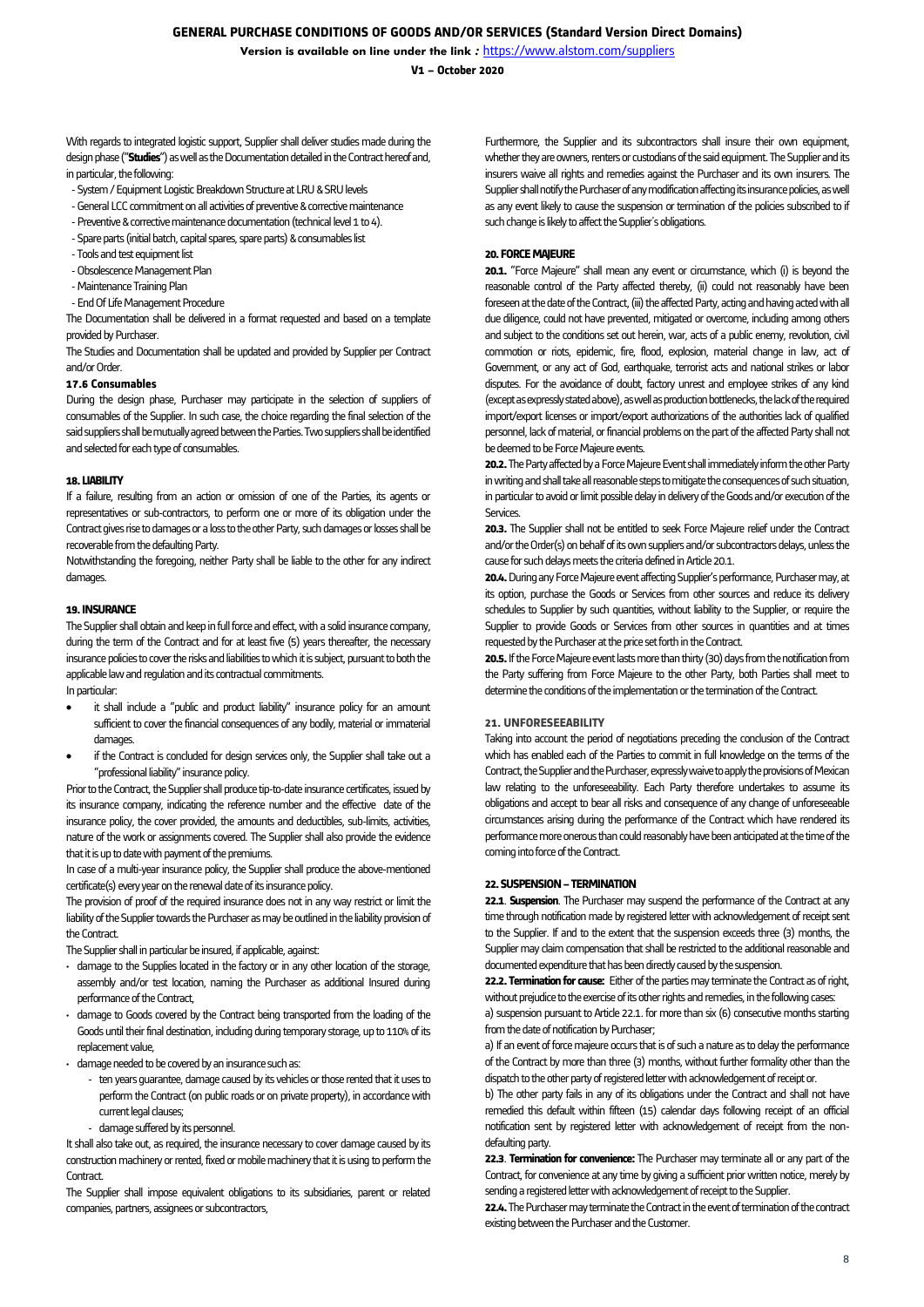**V1 – October 2020**

**22.5**. In the circumstances covered in Articles 22.3 and 22.4 above, the Purchaser will pay to Supplier only the following amounts, without duplication: (a) the contract price for all Goods and Services that have been completed in accordance with the Contract and not previously paid for; and (b) the actual, direct, reasonable and justified costs of work-inprocess and raw materials incurred by Supplier in furnishing the Goods or Services under the Contract until the termination thereof, to the extent such costs are duly documented, reasonable in amount and are properly allocable or apportionable under generally accepted accounting principles to the terminated portion of the Contract and that the Supplier has otherwise no other means of avoiding or recovering them. In no case may this compensation exceed the amount of the Contract.

**22.6.** The Supplier shall introduce into its own orders or sub-contracting contracts linked to the Contract, similar provisions to those contained above in order to minimize the potential financial impact of the application thereof.

# **23. TAXES AND DUTIES**

**23.1.** The Supplier shall be responsible for the payment of all taxes, duties and levies of any kind for which it may be liable due to the delivery of the Goods and/or the performance of the Services.

**23.2.** The Purchaser shall have the right to deduct from the payments due to the Supplier under the terms of the Contract, any taxes or levies, and similar charges if the Supplier fails to remit to the Purchaser the necessary certificates covering exemption from such deductions.

#### **24. ASSIGNMENT AND SUB-CONTRACTING –CHANGE OF CONTROL**

**24.1. Assignment**: The Purchaser may assign the Contract or any part thereof to the Customer or successors in the interest of the Customer, or to any Alstom Group Company upon written notice to the Supplier. Under no circumstances may Supplier transfer, assign or delegate, in whole or in part, any of its rights or obligations under the Contract (including, without limitation, any right of payment), whether directly or indirectly, nor by merger, acquisition or contribution to a joint venture, or otherwise without Purchaser's prior written consent.

**24.2**. **Subcontracting**: Supplier will not subcontract any of its obligations under the Contract without the prior written consent of Purchaser. Any such consent of Purchaser will not release Supplier from, or limit, any of Supplier's obligations under the Contract. Supplier warrants and guarantees that any such subcontractor's performance will satisfy all requirements applicable to Supplier under the Contract, and the Supplier undertakes to be responsible for the acts or omissions of any sub-suppliers and/or subcontractors of any tier, its agents or employees, as if they were the acts or omissions of the Supplier.

The Supplier shall ensure similar restrictions are cascaded to its sub-suppliers and/or subcontractors.

**24.3. Change of Control**: Change of Control (hereinafter "**Change of Control**") shall mean the acquisition by a third party of direct or indirect control of the Supplier. A third party shall be deemed to control the Supplier if it, directly or indirectly:

- 1. holds a majority of the voting rights in the Supplier;
- 2. has the right to appoint or remove a majority of the Supplier's board of directors, supervisory board, or any other body in charge of or controlling the management of the Supplier; or
- 3. has the right to exercise a dominant or decisive influence over the Supplier.
- **24.4**. In the event a Change of Control of the Supplier is envisaged, the Supplier shall:
- 1. promptly give Purchaser prior written notice of such event identifying the potential investor/acquiring party, the contemplated modification in the share capital composition, or any other change; and
- 2. provide any relevant information to Purchaser during the Change of Control process
- 3. Provide the Purchaser the commitments taken by the acquiring Party to ensure the proper execution of the Contract and to commit to indemnify the Purchaser of all negative changes which could occur from this change of control.

**24.5.** The Purchaser may terminate the Contract in case of a Change of Control or a merger involving the Supplier, through absorption by a third company, creation of a new company, demerger, partial asset transfer or any other operation involving integration or restructuration, agreement, subject to giving prior written notice of one (1) month to the Supplier.

### **25. COMPLIANCE WITH LAWS AND REGULATIONS**

The Supplier shall comply with all laws, rules, regulations and/or standards of the country of destination applicable to the Goods and Services and in particular with the following obligations as set forth in this Article 25 which are essential obligations to the GPC, the Contract and/or the Order:

## **25.1. Ethics and compliance**

### **25.1.1 Legal and Ethical Compliance**

The Purchaser requires its suppliers and contractors to strictly comply with all applicable legal requirements relating to their activities and business environment and the Supplier/Contractor agrees to comply therewith.

**25.1.2Alstom's Ethics and Sustainable Development Charter**

## **25.1.2.1 Ethics and Sustainable Development Charter**

The Supplier hereby acknowledges having read and having full knowledge of Alstom's Ethics and Sustainable Development Charter set out by the Purchaser and incorporated into this agreement by reference and available on the Alstom web site at the following addres[s http://www.alstom.com/fr/engagements/ethique](http://www.alstom.com/fr/engagements/ethique)

Supplier agrees to comply with their provisions, and to ensure, when applicable, that each entity of the group it belongs to and any of its vendors, suppliers or subcontractors will comply with such provisions.

# **25.1.2.2 Vigilance Plan**

The Supplier shall provide the Purchaser with an assessment delivered by a qualified body reasonably acceptable to the Purchaser, evaluating Supplier's Corporate Social Responsibility risks. The Supplier undertakes to implement the necessary preventive corrective and remedial actions and warrants to maintain in place, throughout the term of the Contract and/or the Order(s), risk assessment and prevention improvement plans aiming at preventing serious violations with respect to human rights and fundamental freedoms, health and safety of persons and the protection of the environment..

### **25.1.3 Corruption**

**25.1.3.1** The Purchaser prohibits all unlawful payments and practices and is fully committed to the elimination of corruption in its business transactions. In addition, the Purchaser prohibits facilitation payments. The Supplier shall comply with all applicable laws and regulations on corruption, bribery, unlawful business activities and extortion. The Supplier shall never make or approve an unlawful payment to anyone under any circumstances.

The Supplier warrants that it has not directly or indirectly paid any commission, fees or granted any rebates to any third party, employees of the Purchaser or Purchaser's customer, or made any gifts, entertainment or any other non-monetary favours or other arrangements in violation of Alstom policy or the law.

Any breach of this Article shall be considered to be a material breach.

The Supplier shall indemnify and hold harmless the Purchaser, its affiliates, officers, employees or agents, from and against all liabilities, claims, expenses, loss and/or damage arising out of or in connection with Supplier's breach of its obligations and/or warranties under this Article, without prejudice to any other rights or remedies the Purchaser may have, at law, under contract or otherwise.

#### **25.1.3.2 Audit Rights**

In the event of suspected corruption, the Supplier shall permit Alstom's authorized accounting representative to inspect the Supplier's accounts and records relating to the services provided or to this Agreement. The Supplier's obligation to allow inspection of its accounts and records shall continue for a period of 2 years after the expiration of this **Agreement** 

## **25.1.4 Conflicts of interest**

The Purchaser expects the Supplier to identify and avoid situations where there is an actual or potential conflict of interest and the Supplier agrees to comply therewith. The Supplier must disclose any actual or potential conflict of interest. The Purchaser employees are prohibited from accepting kickbacks or bribes of any form.

### **25.1.5 Gifts and Hospitality**

Purchaser's policy limits its employees' ability to accept gifts and hospitality. Gifts and hospitality are acceptable only if they are of reasonable, modest and symbolic value, occasional, transparent, and can be reciprocated. The Purchaser expects the Supplier to refrain offering gifts and hospitality to the Purchaser employees and will refuse all gifts and hospitality that would not correspond to those criteria.

#### **25.2. Export control and trade sanctions**

In performing its obligations hereunder, the Supplier shall comply with all applicable trade sanctions regulations, or similar requirements establishing export controls on goods, services, software, or technology. Such regulations include without limitation: (i) the U.S. Export Administration Regulations (EAR) which are administered by the U.S. Department of Commerce's Bureau of Industry and Security (BIS), the European Council Regulation 428/2009 (as amended) and (ii) the economic sanctions implemented by the U.S. Department of the Treasury's Office of Foreign Assets Control (OFAC), the EU, the French Republic, the Office of Financial Sanctions Implementation of Her Majesty's Treasury - United Kingdom (UKHMT OFSI) and/or the Hong-Kong Monetary Authority (HKMA) and any applicable local law.

The Supplier represents and warrants that neither itself and its board of directors nor any of its parent companies, shareholders with a legal or de facto controlling interest (i) is a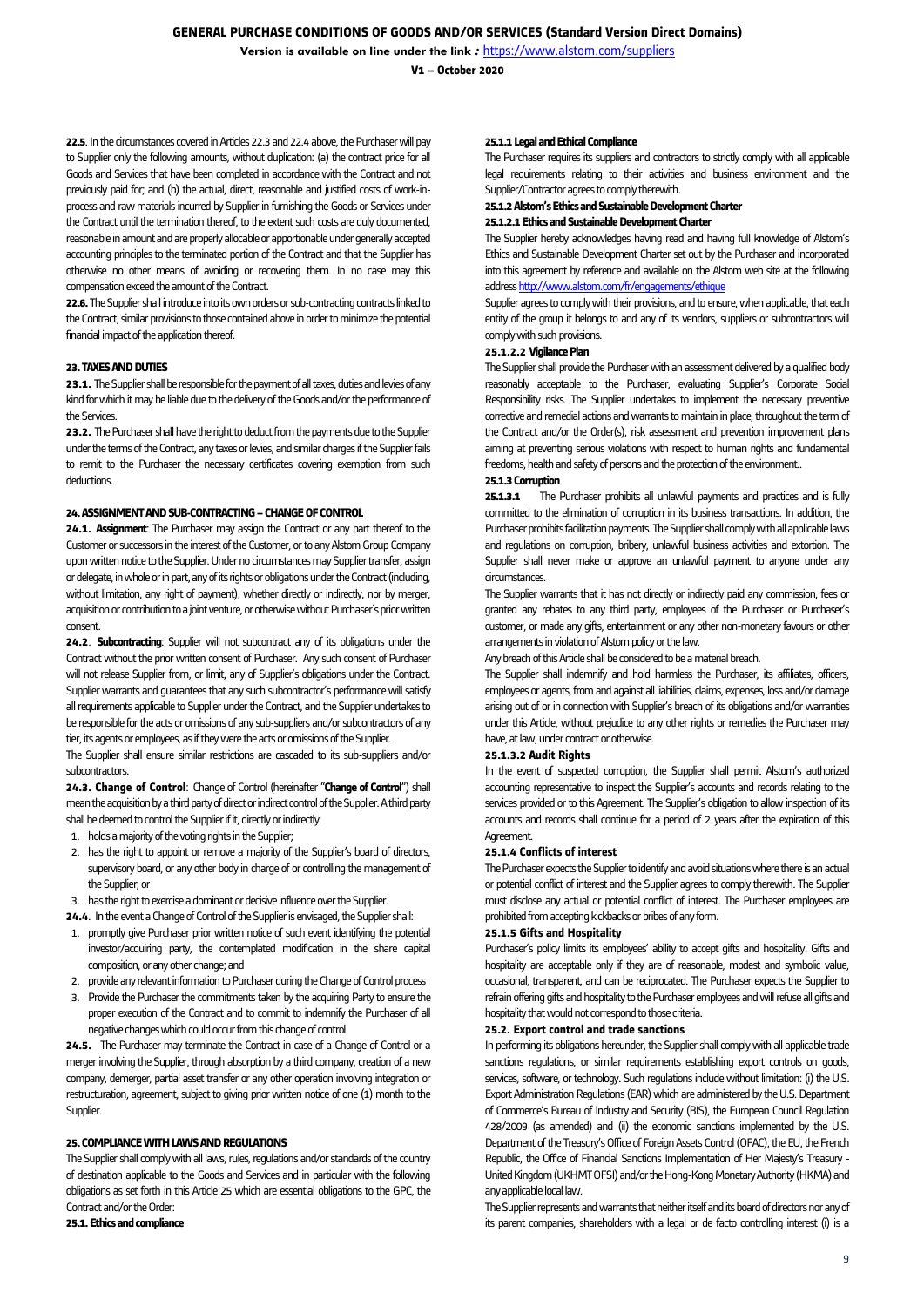**V1 – October 2020**

sanctioned person (i.e., listed by a sanctions authority with jurisdiction over any of the Parties); (ii) is violating any sanctions regulations and orders to the extent that they are applicable to its business, dealing and activities. In the event of a change of situation, the Supplier shall inform the Purchaser by written notice without delay and the Purchaser may, at its option, suspend and/or terminate the Contract with immediate effect upon written notice to the Supplier. The latter agrees to irrevocably waive any and all claims against the Purchaser arising from the suspension or termination of obligations pursuant to a sanctions event.

The Supplier shall be responsible for obtaining any required authorizations for exports or reexports as defined in such laws, regulations and orders.

The Supplier shall provide the Purchaser, upon the latter's prior request, with a certificate of compliance confirming acknowledgement of and compliance with the applicable export control regulations. The Supplier is responsible for the accuracy of the delivered information for all supplied Goods.

### **25.3 Data Privacy**

Each Party undertakes to comply with the regulations in force applicable to the processing of personal data and, in particular, the provisions of Act No. 78-17 of 6 January 1978 as amended and the GDPR (REGULATION (EU) 2016/679 OF THE EUROPEAN PARLIAMENT AND OF THE COUNCIL of 27 April 2016 on the protection of individuals with regard to the processing of personal data and on the free movement of such data and repealing Directive 95/46/EC), hereinafter together referred to as the "**Data Regulations**". In accordance with the Data Regulations, the processing of personal data is highly regulated**.**

As a result, the Purchaser requires the Supplier to comply with this regulation. The same is true for their possible subcontractors throughout the Contract.

Each Party thus remains responsible for the databases containing the personal data it has collected on its own behalf and undertakes to comply with the Data Regulations.

Within the framework of the Contract, each Party shall be informed that personal data collected by the other Party may be processed, whether or not by automatic means, on which each Party acts as data controller. As such, data subjects concerned by such processing may exercise their rights regarding their personal data within the limits of the Data Regulations. The purpose of data processing is the management and monitoring of the performance of the Contract, commercial relationships and communication on the Parties' activities. Any breach of this data may therefore be considered as a serious breach, which will entitle the Purchaser to terminate the Contract as per Article 22.2 to the detriment of the Supplier, given the seriousness of the breach of their privacy and the heavy penalties imposed by the Data Regulations.

### **25.4. Environment, health and safety**

**25.4.1.** The Supplier and its staff (and/or any sub-supplier and/or subcontractor) shall comply with the laws and regulations in force related to protection of the environment, the health and safety instructions applicable to the Goods and Services performed pursuant to the Contract and especially, if appropriate, to the Goods and Services performed on any Site by a third company.

**25.4.2**. The Supplier and its staff (and/or any sub-supplier and/or subcontractor) shall also comply with the internal rules at the Purchaser and/or Customer's site(s) where it may have to work for the purpose of performance of the Contract including EHS rules and requirements, as applicable. In case of conflict between different EHS requirements, the most stringent standard shall apply.

**25.4.3.** In the event of presence or activity of the Supplier (and/or any sub-supplier and/or subcontractor) on any Purchaser and/or Customer Site, the Supplier, and any sub-supplier and/or subcontractor, as the case may be, the Supplier shall ensure appropriate personnel training and qualification and submit any proof relating to such qualification upon Purchaser's request. Additionally, the Supplier shall consider any hazards associated with Site conditions, installations and/or machinery nearby. More generally, Supplier shall, at all times, comply with the Purchaser and/or Customer internal rules, including EHS rules and requirements, as applicable. In case of conflict between different EHS requirements, the most stringent standard shall apply.

**25.4.4.**If the Supplier's staff (and/or any sub-supplier and/or subcontractor) fail to comply with any of the laws, regulation and or internal rules mentioned under this Article 25.4, the Purchaser is entitled to apply to the Supplier, penalties which in no case shall be considered as liquidated damages and without any prior official notification, corresponding to one hundred twenty five thousand Mexican pesos(125000MXN) per event, to be paid in local currency, converted on the payment date, without prejudice (i) to the possibility for the Purchaser to ask for the replacement of its staff member or the staff member of its subsupplier and/or subcontractor, responsible of the breach, and/or (ii) to the possibility for the Purchaser to terminate the Contract for Supplier's default or to ask for the Supplier to terminate its sub-suppliers and/or subcontractors contracts, and/or (iii) for the Supplier to indemnify and hold harmless the Purchaser, its affiliates, officers, employees and agents

against any and all liabilities, claims, expenses, loss and/or damage which may arise as a result of the breach of its obligations and/or warranties under this Article 25.4, with no limits in case of death, bodily injury, or damages to property.

**25.4.5.**The Purchaser must take all appropriate measures to ensure the safety and security as well as the physical and mental health of all employees present on its premises. The Supplier shall, in its role as an employer cooperate with the Purchaser for the proper implementation of these measures.

**25.4.6.** The Supplier shall be fully responsible and commits to take all necessary measures ensuring the safety and security as well as the physical and mental health of all its employees who could have to travel in whatever country for the proper execution by the supplier of its obligations as set out under the Contract.

## **25.5. Illicit employment**

25.5.1. The Supplier shall comply with all relevant labour legislation and shall pay all its staff-related social charges. Supplier's obligations set forth in this Article 25.5 are essential obligations to the Contract.

In accordance with the laws and regulations in force, the Supplier shall submit to the Purchaser, as soon as the Contract becomes effective and with the frequency imposed by said laws and regulations, the corresponding certificates and any additional document, in due time which may be required by the Purchaser in order for the Purchaser to fulfil its own regulatory obligations.

**25.5.2.** In particular, as soon as the Contract becomes effective within the meaning of Article 3 above and every six (6) months thereafter until full performance of its obligations under the Contract, the Supplier shall provide to the Purchaser the following documents:

- (i) A certificate of incorporation or any other equivalent evidence of registration;
- (ii) A vigilance clearance certificate delivered by the competent welfare institution certifying that Supplier has paid all social charges as well as proof of its authenticity; and
- (iii) A certificate of tax payment;
- $(iv)$

**25.5.3.** The Supplier shall be responsible for matters of scheduling and staff and agrees to comply with labour legislation especially that concerning working hours, rest periods and annual or other leave and shall be responsible for paying all the social security or analogous contributions relating to its staff.

### **25.6. Hazardous substances**

**25.6.1.** The Supplier undertakes to strictly comply with all applicable laws and regulations on hazardous substances, at the place of origin and at any temporary and final destination of the Goods or any part thereof pursuant to the Contract, including Regulation (EC) No 1907/2006 ("REACH") as it may be amended from time to time.

As such, the Supplier acknowledges having read and being fully aware of the "Instruction to Suppliers concerning the placing on the market and use of hazardous substances" adopted by the Purchaser and currently in force which is available on Alstom Supplier Portal at the following address[: http://www.alstom.com/supplier-portal/.](http://www.alstom.com/supplier-portal/) The Supplier further undertakes to respect the principles thereof and represents and warrants that the Goods to be supplied to the Purchaser shall not include any hazardous substances, elements or waste of any kind that are prohibited by law or regulation at the place of origin and/or any temporary and/or final destination of the Goods or any part thereof pursuant to the Contract.

**25.6.2.** The Supplier represents and warrants that it shall not in the course of any activity arising in connection with the Contract, and unless a dispensation is granted by the Purchaser, cause any of the Purchaser's employees or representatives or any third party authorized by the Purchaser to act on its behalf to be exposed to any such hazardous substances, elements or waste as specified in Article 25.6.1 above, whether at the Supplier's premises, workshop, manufacturing sites or at any other location.

The Supplier shall provide the Purchaser in writing with all indications, instructions, warnings and other necessary data in order to comply with the legislative or regulatory provisions applicable for health and safety considerations.

**25.6.3.** Any Goods which does not comply with all of the requirements of this Article shall be considered to be defective.

# **25.7 Conflict Minerals**

**25.7.1** The Supplier certifies to the Purchaser that there are no "Conflict Minerals" present in the Goods and;

**25.7.2** The Supplier shall submit with each shipment made against a purchase order a separate certification that includes (1) a statement that the Supplier has taken responsible steps to ensure that the Goods being provided does not contain "Conflict Minerals" and (2) the name of the country of origin and the name of the smelter from which the minerals were mined and (3) a statement that the materials furnished are in conformance with the applicable law or regulations.